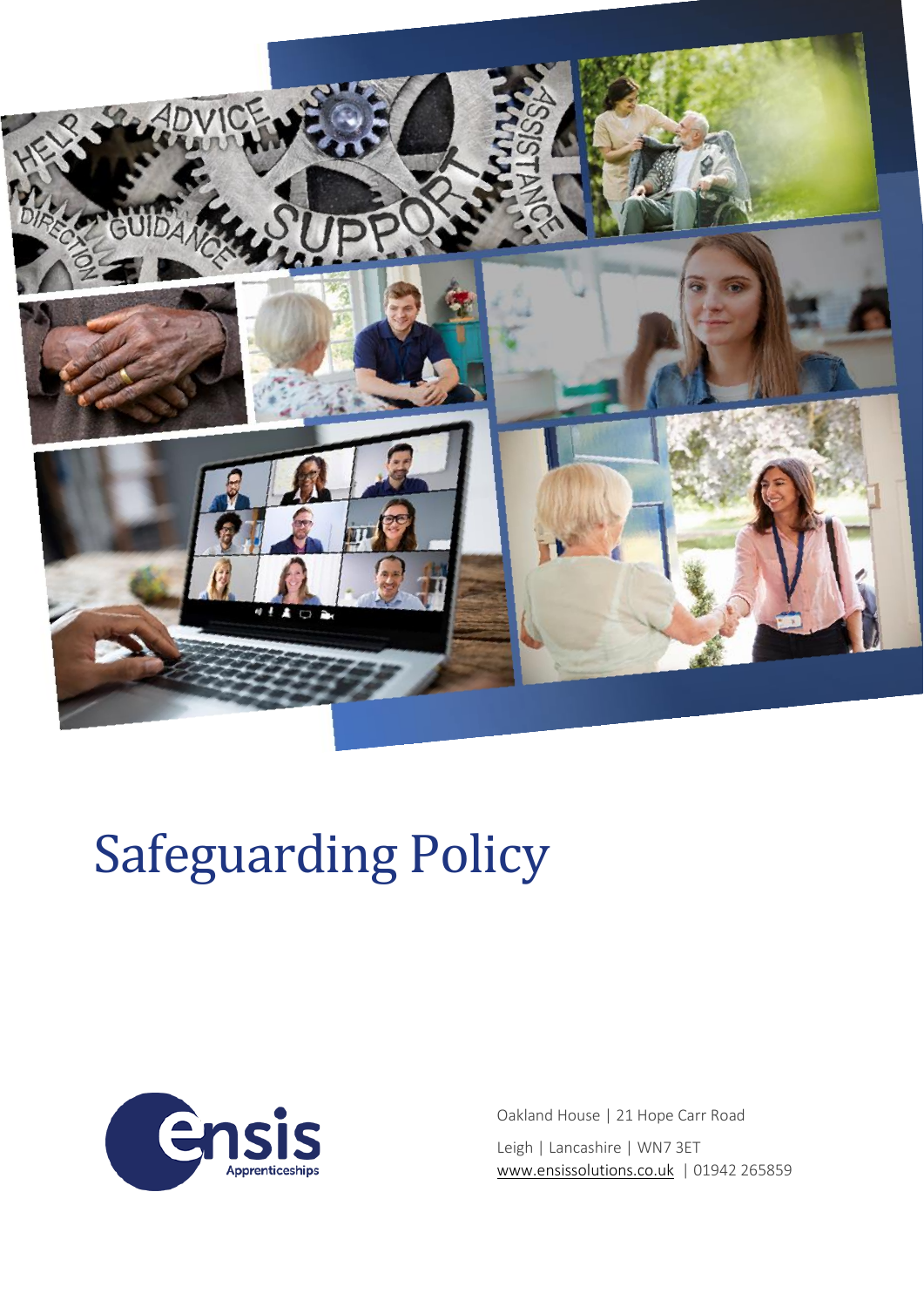

## <span id="page-1-0"></span>Document Details

| <b>Policy Title:</b>       | Safeguarding Policy  |
|----------------------------|----------------------|
| Date:                      | 15.02.2022           |
| Version:                   | 9.1                  |
| Prepared By:               | Katie Thornton       |
| <b>Quality Assured By:</b> | <b>Stuart Crosby</b> |
| <b>Authorised By:</b>      | <b>Stuart Crosby</b> |

## <span id="page-1-1"></span>Document History

| Version        | Date     | Editor         | <b>Reason for Changes</b> |
|----------------|----------|----------------|---------------------------|
| V1             | 01.08.14 | John Stirling  | Policy review             |
| V <sub>2</sub> | 14.12.15 | John Stirling  | Policy review             |
| V3             | 06.02.16 | John Stirling  | Policy review             |
| V <sub>4</sub> | 20.10.17 | John Stirling  | Policy review             |
| V <sub>5</sub> | 08.11.18 | John Stirling  | Policy review             |
| V <sub>6</sub> | 23.12.19 | John Stirling  | Policy review             |
| V7             | 22.12.20 | John Stirling  | Policy review             |
| V8             | 04.06.21 | John Stirling  | <b>DSL Update</b>         |
| V9             | 21.07.21 | Katie Thornton | Policy Review             |
| V9.1           | 15.02.22 | Katie Thornton | <b>DSL Update</b>         |

## <span id="page-1-2"></span>Other Linked Policies

| <b>Policy Title</b>                    |
|----------------------------------------|
| Equality, Diversity & Inclusion Policy |
| <b>Prevent Policy</b><br>$\bullet$     |
| Whistle Blowing Policy                 |
| <b>Modern Slavery Statement</b>        |
| <b>IT Policy</b>                       |
| <b>Complaints Policy</b>               |
|                                        |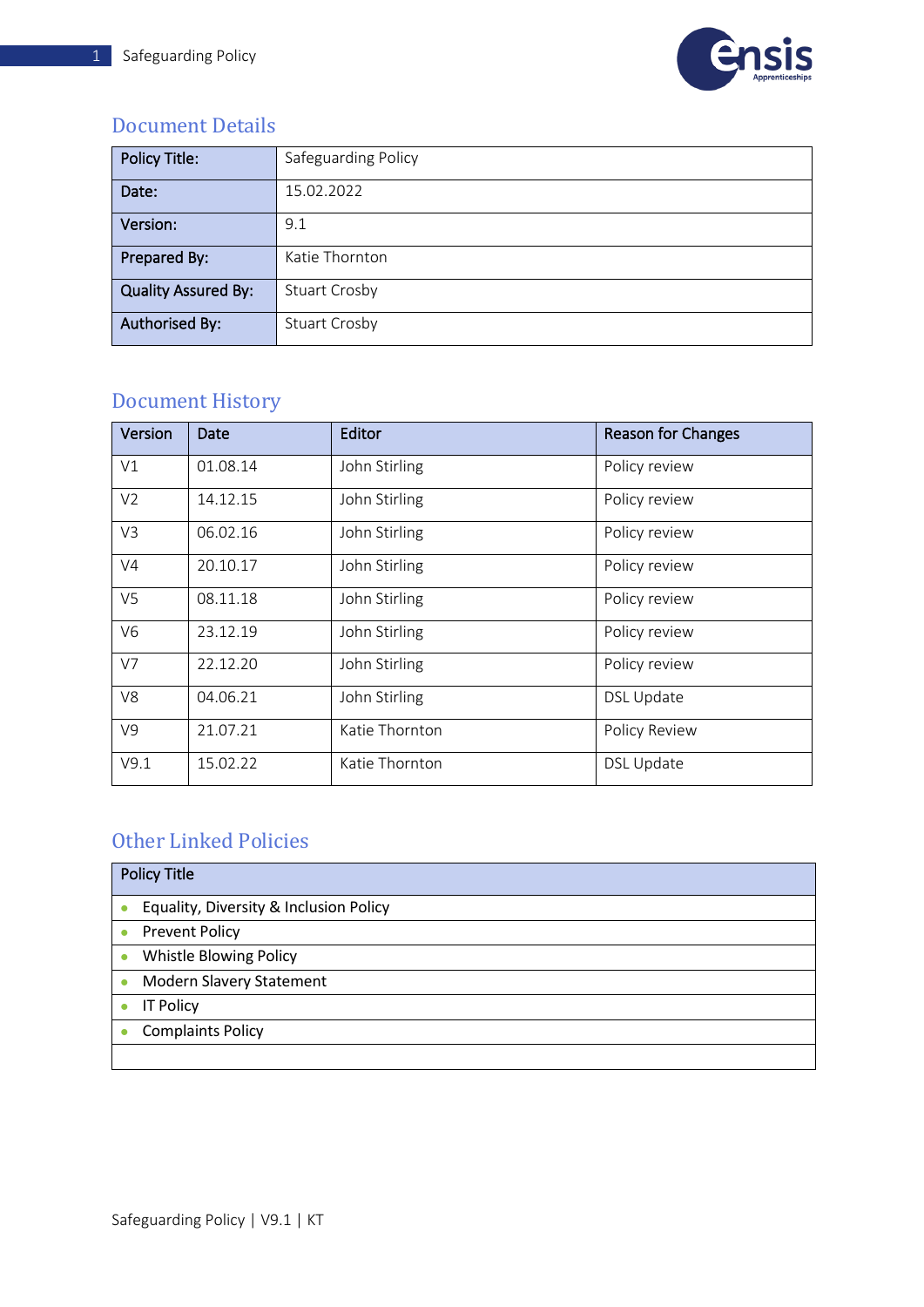

## Contents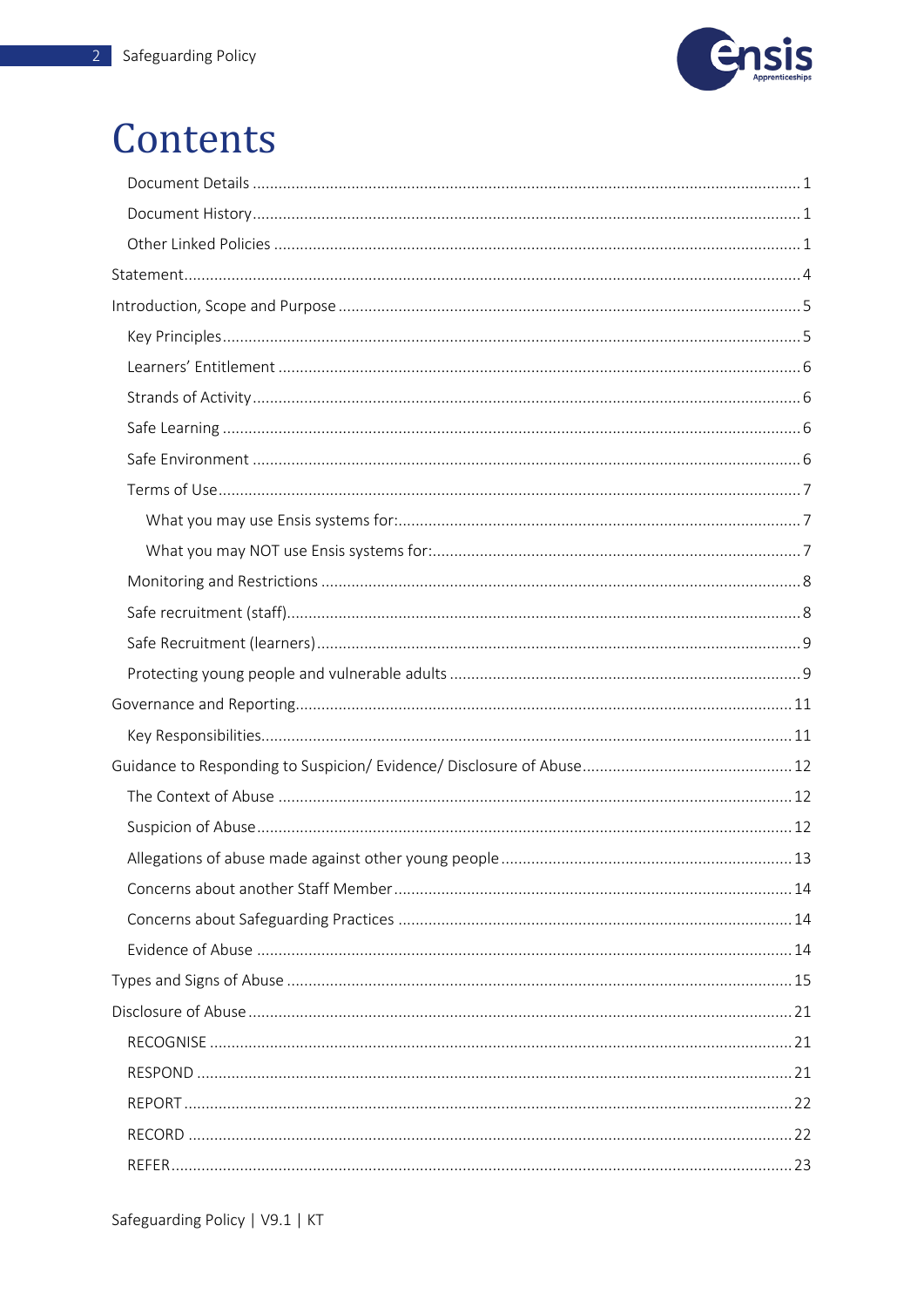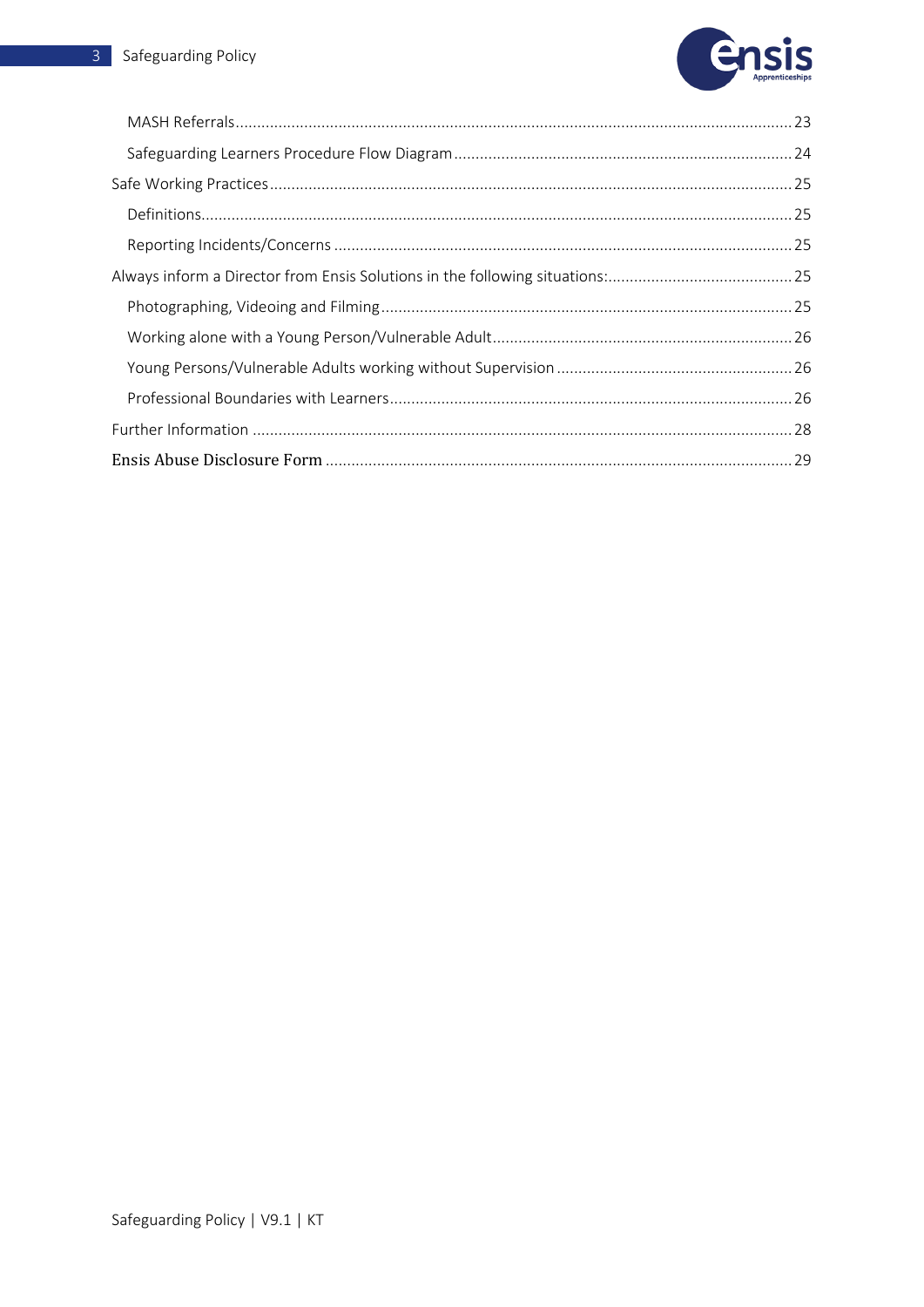

## <span id="page-4-0"></span>Statement

As a training provider, Ensis Solutions fully recognises its statutory and moral duties to promote the safety and welfare of those learners who are under the age of 18 years and those adult learners who are deemed to be vulnerable. Ensis Solutions is committed to the safeguarding of all learners regardless of their age and vulnerability.

This policy has been developed in accordance with the principles established by the:

- Children Acts 1989 and 2004.
- Education Act 2011; and
- Prevent Duty as set out in the Counter Terrorism and Security Act 2015.

and in line with the government publications:

- 'Keeping Children Safe in Education (2020) and Working Together to Safeguard Children (2018)' the statutory guidance.
- 'Keeping Children Safe in Education (2020) or Working Together to Safeguard Children (2018)' and the Local Safeguarding Children Board (LSCB) procedures; and
- 'The Official Referral Process for Prevent Training Providers' Scope

This policy and its procedures apply to:

- Ensis Solutions its Board and employees in respect of all of its activities
- any other group company for whom Ensis Solutions provides trainers and related services in respect of such training and any other services funded by the Education and Skills Funding Agency

and to:

- learners enrolled with them
- their contractors
- employers with which they provide apprenticeships; and
- other users of their services.

The policy and procedures will always apply when Ensis Solutions is providing services or activities that come under the responsibility of the organisation.

Ensis Solutions recognises that Safeguarding and promoting the welfare of its learners is everyone's responsibility.

Everyone who comes into contact with a learner and their families, carers and employers have a role to play in safeguarding. The safeguarding policy is shared with all staff, learners and employers on an annual basis and, as and when, any in-year updates are made aligned to legislation changes. The policy, its purpose and reporting procedures will be reinforced via team and employer meetings, staff training, learning resources and literature. Additional support and guidance will be provided to ensure that any learner with a learning difficulty or language barrier can access the policy, its aims and supporting literature.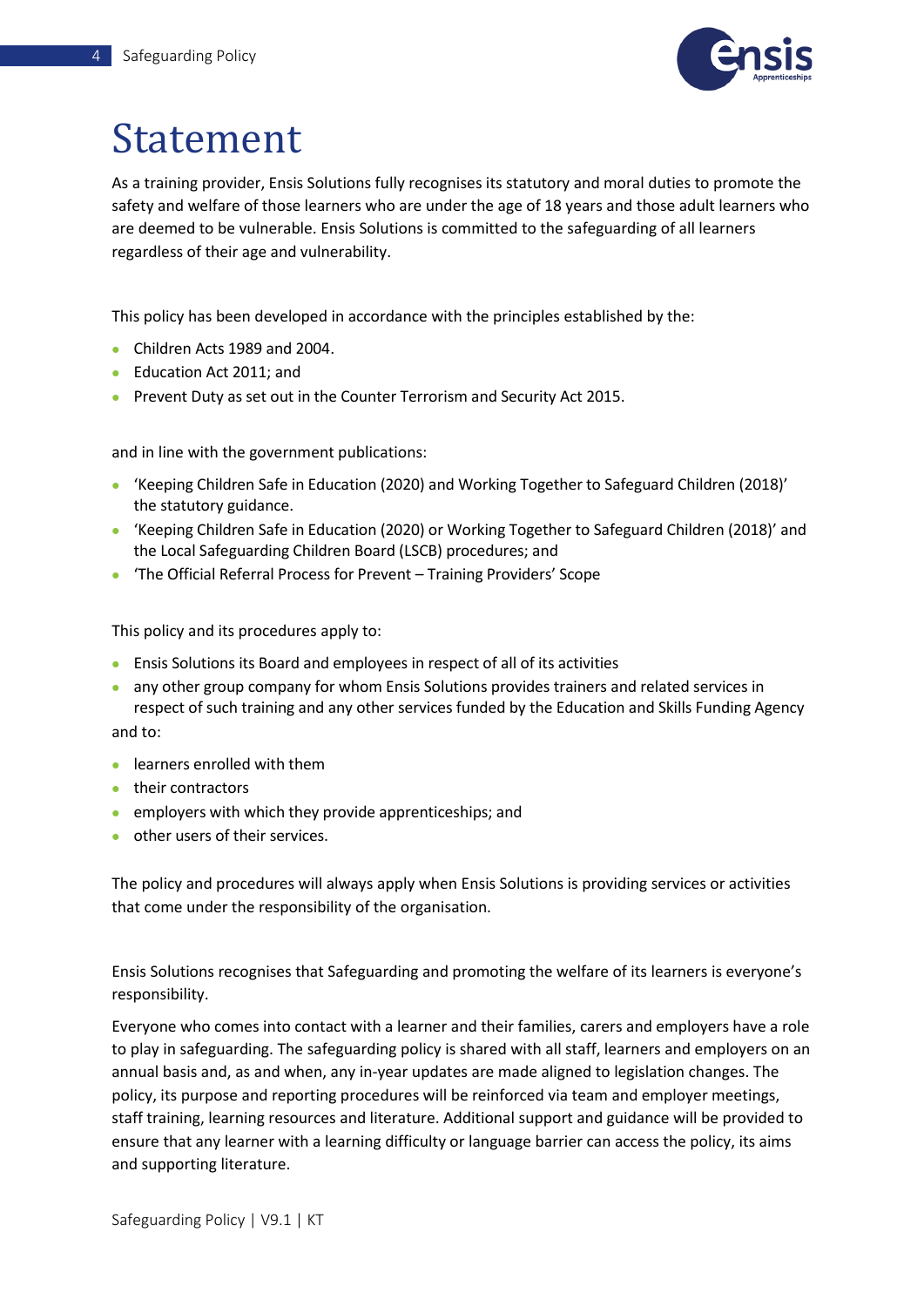

## <span id="page-5-0"></span>Introduction, Scope and Purpose

Safeguarding is an all-encompassing term used to describe many aspects of Ensis Solutions life including:

- Learner health, safety and wellbeing
- Bullying
- Harassment and discrimination e.g., homophobic abuse
- The use of physical intervention
- Meeting the needs of learners with medical conditions
- First aid
- Alcohol, drug and substance misuse
- External events (e.g., trade fairs)
- Internet safety
- The security and safety of the Ensis Solutions estate/other places of learning

The policy covers all Ensis Solutions learners, whether they are based in a training centre/classroom or elsewhere (e.g. on employer premises). It is the responsibility of all staff to understand their role in supporting safeguarding across Ensis Solutions and for familiarising themselves with the appropriate procedures and other policies that support this overarching document.

### <span id="page-5-1"></span>Key Principles

Ensis Solutions will operate within the following key principles in relation to safeguarding:

- Everyone will be treated with respect and with courtesy by staff and learners, in an environment with a zero tolerance approach to harassment and discrimination
- All training rooms, communal areas, facilities and equipment will comply with legislative health and safety standards
- Ensis Solutions will work with learners and other agencies to promote a safe and healthy culture
- Ensis Solutions will develop partnerships to proactively protect young people and vulnerable adults from abuse (including harm and neglect)
- Staff will be trained and will have a clear understanding of personal safety and good safeguarding practices
- Ensis Solutions will work with learners to promote their own personal health, wellbeing and safety. This will include e-safety themes such as sexting, sharing personal information via Facebook, and trolling via smartphones
- Learners, where appropriate, will receive confidential advice, guidance and support for a range of issues which they may face. Such information might involve signposting to an external professional/organisation (e.g. GP or local council service)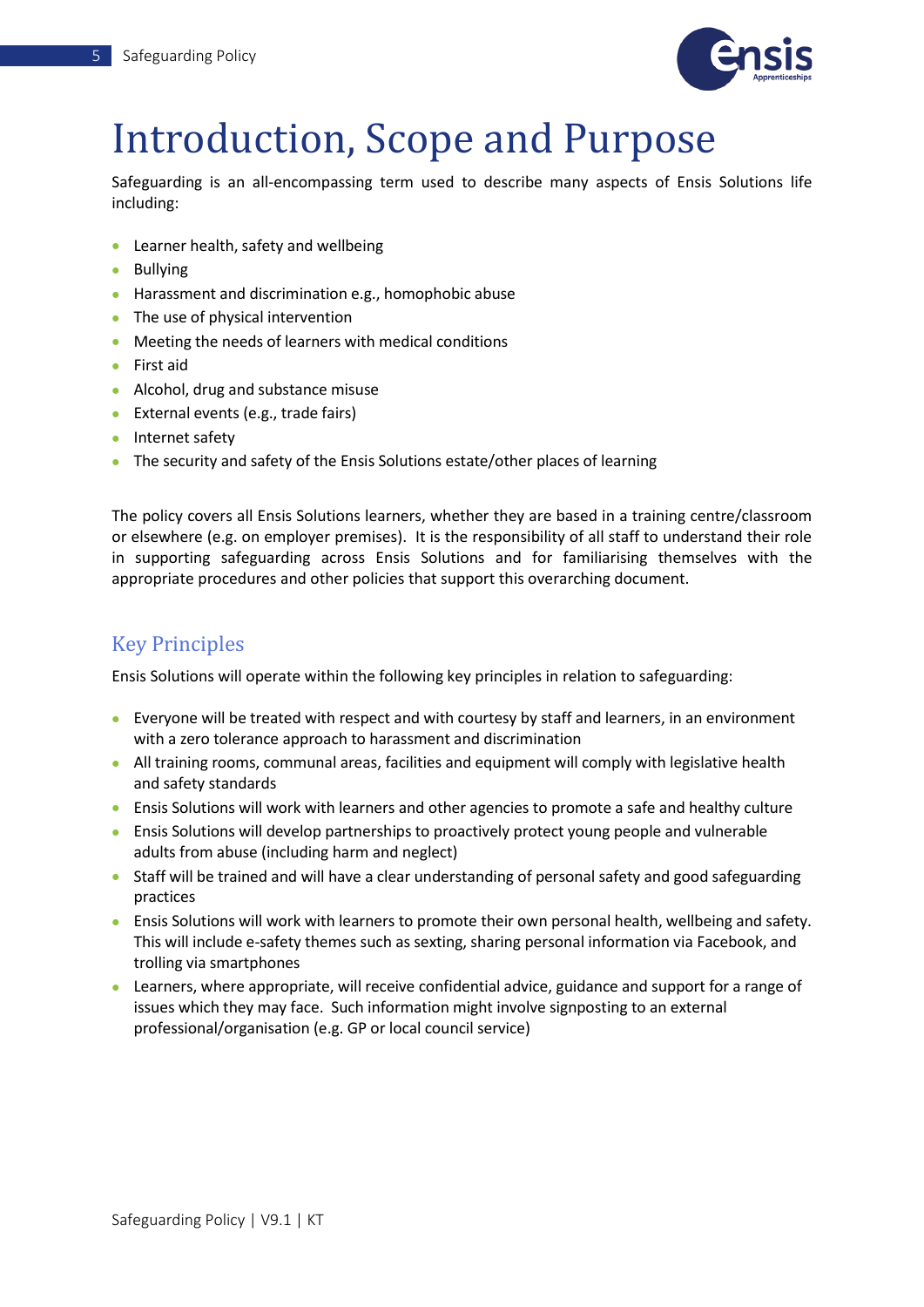

## <span id="page-6-0"></span>Learners' Entitlement

In order to promote a healthy and a safe environment, our learners will be entitled to the following rights:

- To make a disclosure to any member of staff, and to know that the disclosure will be dealt with quickly and sensitively
- To learn in an environment with a 'zero tolerance' approach to bullying or harassment
- To be made aware of some of the basic principles of safer learning and safeguarding relevant to the programme being completed
- To be made aware of how to access support on personal health and safety issues, either within Ensis Solutions or from external agencies
- To be provided with up to date information around personal safety issues
- The opportunity to comment and feed back on the extent to which Ensis Solutions and its courses promote and maintain wellbeing and personal safety
- To learn about interpersonal and communication skills that promote and establish a welcoming, safe and respectful environment

### <span id="page-6-1"></span>Strands of Activity

The safeguarding efforts of Ensis Solutions are supported by the following core strands of activity, where relevant, and working procedures signposted within this section.

### <span id="page-6-2"></span>Safe Learning

The principles of 'Help Children Achieve More' (formerly 'Every Child Matters') and safeguarding will be embedded within Ensis Solutions teaching and learning practices, and within Ensis Solutions quality assurance and quality improvement frameworks. We will operate safe recruitment practices as outlined in the relevant section of this policy.

Consistent with the 'be healthy' strand of 'Help Children Achieve More', we are committed to attempting to engage learners on issues related to financial health, mental health and physical health – in order to improve their quality of life. We aim to further develop our practice in this area, e.g., through providing learners with sustainable tools with which to make healthy decisions.

Our commitment to safe learning is enshrined within our teaching and learning strategy, our quality assurance and quality improvement frameworks, the teaching, learning and assessment observation policy and procedure, our learner code of conduct, and the staff recruitment procedure.

### <span id="page-6-3"></span>Safe Environment

Ensis Solutions will provide an environment that is as safe and secure as possible for all users, and at the same time is friendly and welcoming. We will have robust systems and processes in place for staff, for learner identification, and for visitor registration. We will ensure a culture of respect with a zero tolerance stance on bullying and harassment. Health and safety is of paramount importance to us. As such, all our facilities and resources will comply with legislative requirements for health and safety.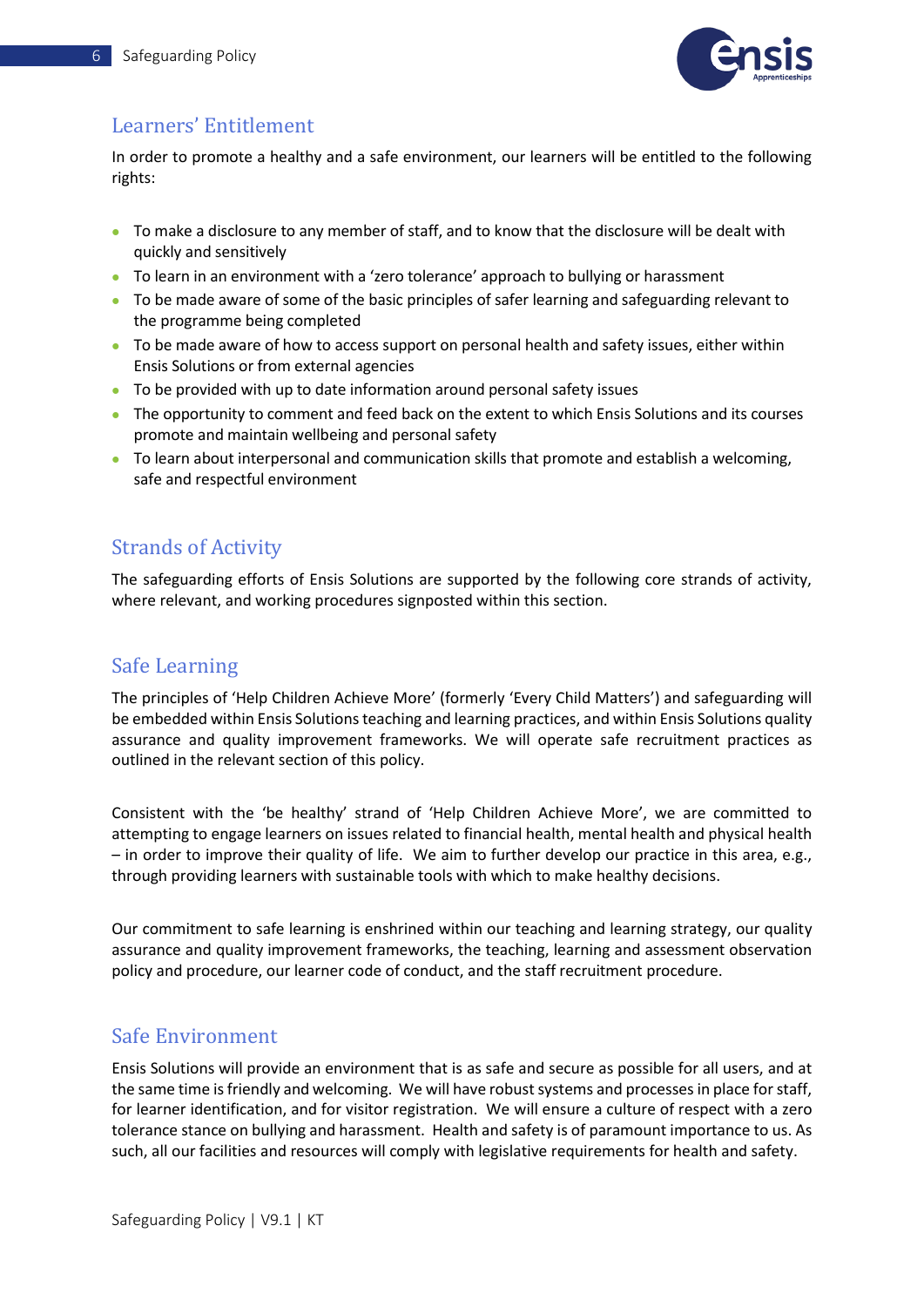

Our commitment to the safe environment is enshrined within every stage of the learner journey, e.g. through our Safe Working Practices.

As a learner Ensis provides you with access to a range of ICT equipment to support your learning, to help you develop your skills for the future, and become confident in the use of ICT.

### <span id="page-7-0"></span>Terms of Use

These guidelines apply to all computers, mobile devices, software and data within Ensis; or belonging to Ensis but located elsewhere. It includes the use of any learning platforms such as BKSB/One File. It covers remote access from outside of Ensis, regardless of which device is used to make the connection e.g., personal computer at home, mobile phone. These resources are provided on the understanding that they are not misused in a way that will interfere with, disrupt or prevent anyone from legitimately using Ensis resources.

You may use your personal laptop or other mobile device to connect to the Ensis online sites, but you must ensure that the appropriate anti-virus / anti-malware protection is installed.

Use of ICT facilities is subject to the provisions of the Data Protection Act 1998, Copyright, Designs and Patents Act 1988, Protection from Harassment Act 1997, Communications Act 2003, Malicious Communications Act 1988, Public Order Act 1986, Obscene Publications Act 1959 and 1964, Protection of Children Act 1978, Sexual Offences Act 2003, Sex Offences Act 2003 Memorandum of Understanding and the Computer Misuse Act 1990.

### <span id="page-7-1"></span>What you may use Ensis systems for:

**Ensis systems are provided for purposes related to your Ensis course only.** For any other use you will need to ask permission from your tutor or supervisor. You will be allocated a personal login only after completion of all enrolment procedures.

- **Use of the Internet -** Use of the Internet should be for research and finding sites that help in the completion of Ensis work. Any sites that require payment for services should not be accessed. Should unsuitable sites be accessed inadvertently, please inform the appropriate member of staff.
- **Social Networking sites -** Social networking sites e.g., Facebook are blocked on the majority of PCs in Ensis unless a tutor has specifically asked for them to be used as an integral part of your course.

#### **Please Note: when using such sites do not share your details with anyone you do not know.**

#### <span id="page-7-2"></span>What you may NOT use Ensis systems for:

#### **Creating, copying, sending, storing, displaying or receiving of:**

- Any offensive, obscene or indecent images, data or other material
- Material which is designed or likely to cause upset, annoyance, inconvenience or needless anxiety.
- Material which could be considered menacing, discriminatory, harassing, bullying, fraudulent or confidential/private
- Material that is for 'leisure activity' (e.g., playing games) unless this is an integral part of the course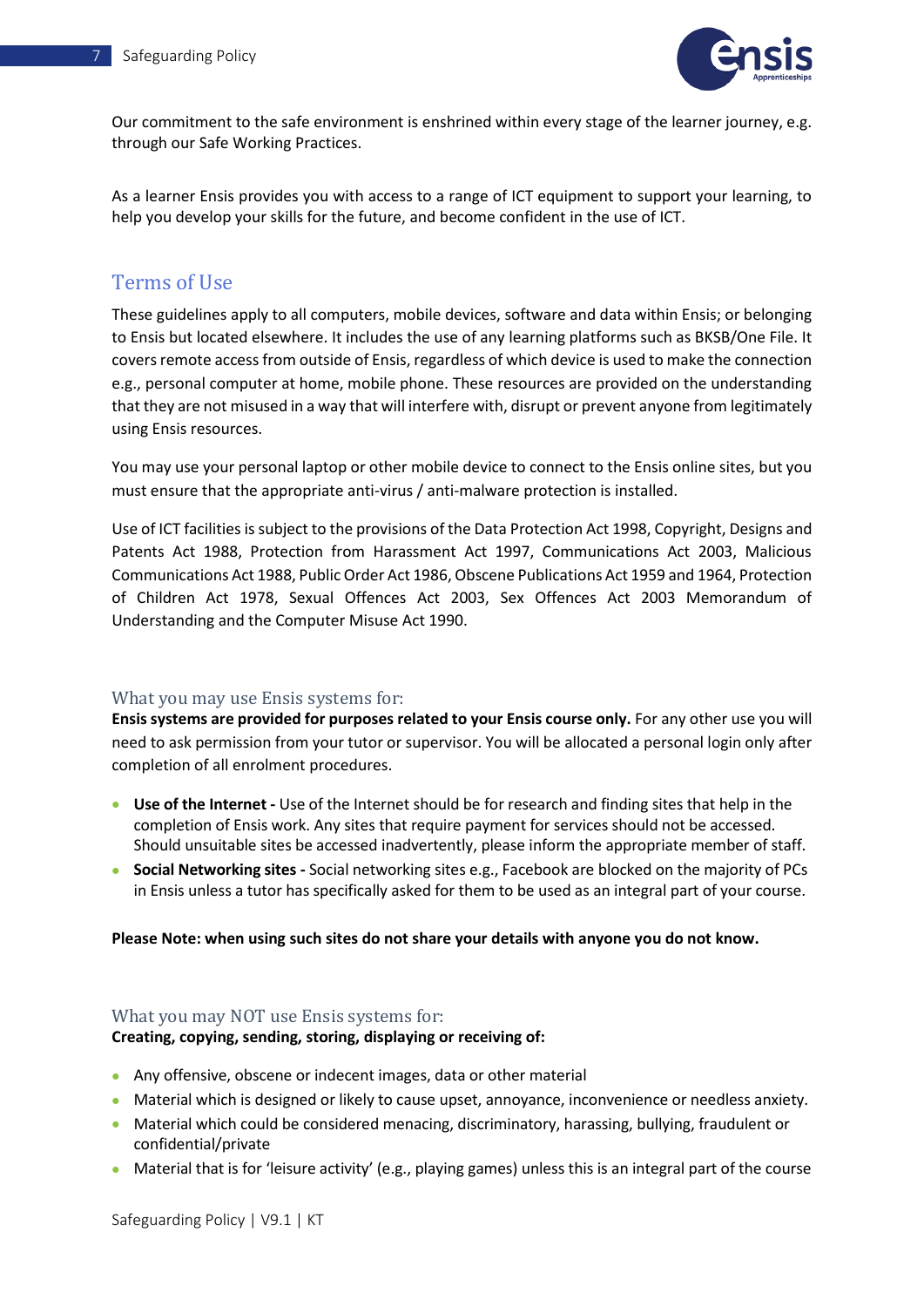

• Material that infringes the copyright of another person, including unlicensed or illegal software

#### **You must not create, run, send, store or transmit:**

- Defamatory or libellous material
- Unsolicited commercial or advertising material
- Inappropriate material to any other network users or distribution lists that wastes network resources
- Personal resources e.g., photographs, music

#### **You must not:**

- Use other people's passwords or log in identities
- Change, copy, corrupt or destroy any other users' data
- Deliberately introduce 'viruses', 'worms', 'Trojans' or other harmful or nuisance programs or files on to Ensis systems
- Enable access to any non Ensis members without permission
- Install, remove or copy software
- Change screen savers, workstation configurations
- Disconnect cables on equipment or connect other devices to any PC
- Record images without the explicit consent of the individual(s) captured in the photograph or video. These images must not be used in an inappropriate context.

Ensis reserves the right to define all terms (e.g., 'offensive', 'menacing', 'indecent', 'defamatory' and 'libellous') in light of current legal and best industry practice standards.

**Please Note: it is ILLEGAL to view indecent images of children – therefore, do not open any file that you suspect may contain such images. If you do receive suspicious files report it to your tutor.**

### <span id="page-8-0"></span>Monitoring and Restrictions

Ensis has systems in place that monitor all Internet activity for breaches in the areas outlined above. If there is any reasonable belief that any of the regulations in this document are being broken (or criminal activities being undertaken), then these will be brought to the attention of Ensis staff. Ensis will then order the examination of Internet activity, email messages or network account data, in line with legal guidelines and in certain circumstances the police could be contacted.

For security and legal purposes Ensis can access all data generated when users access/use Ensis systems, and any attempt to engage in activities with the aim of bypassing security or monitoring procedures (e.g. proxies) will be considered in breach of this agreement.

### <span id="page-8-1"></span>Safe recruitment (staff)

Ensis Solutions will comply with best practice in the recruitment and training of its staff, in line with the formation of the DBS (i.e. the merging of the ISA and the CRB). Staff will undergo the appropriate DBS checks for their role where applicable and every 3 years thereafter, and we will ensure that all staff undertake mandatory safeguarding training appropriate to their role. Staff will understand the principles of safe working practices and how not to put themselves in situations that compromise themselves or learners.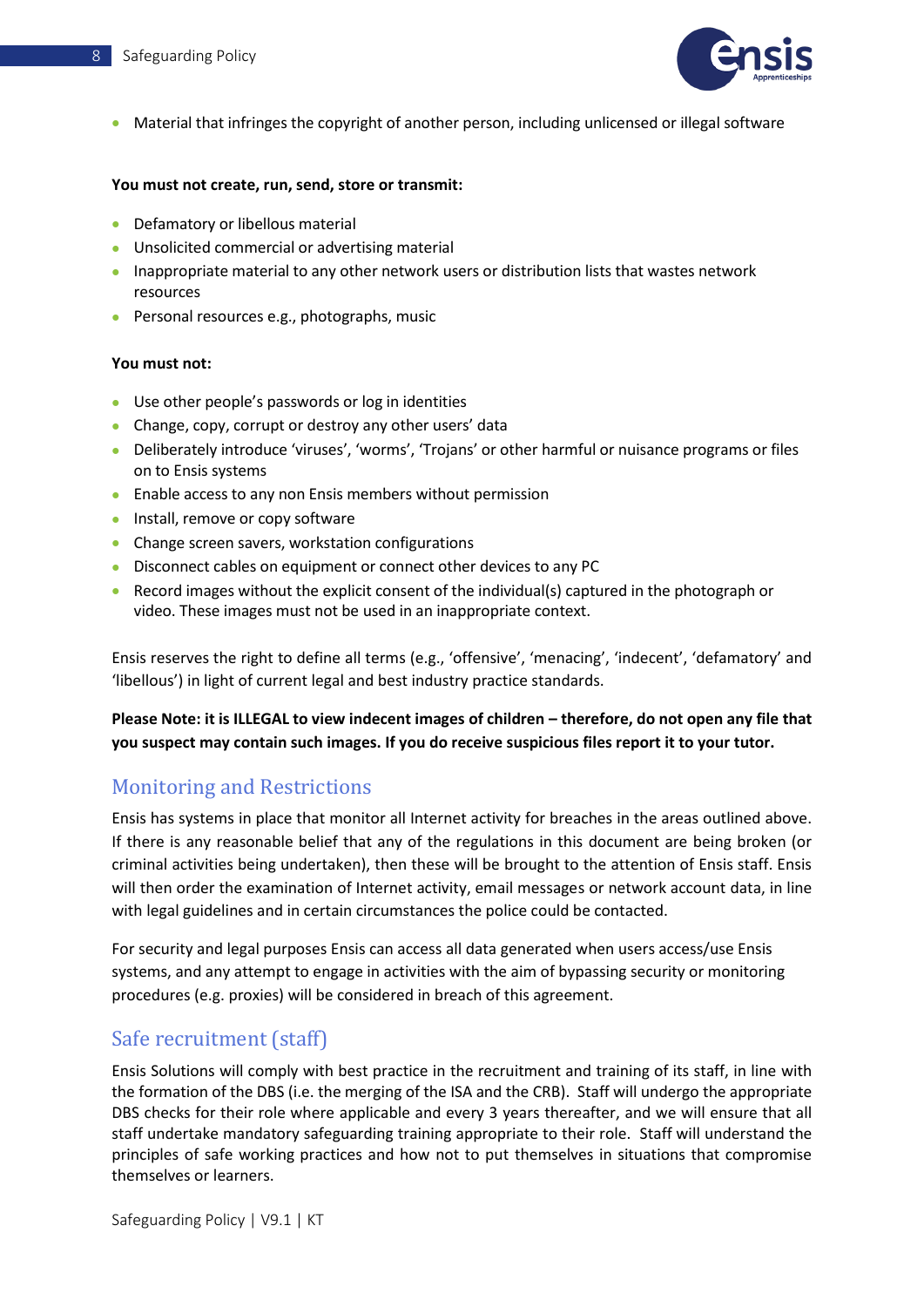

Our commitment to safe recruitment is enshrined within our interview paperwork and within the employment of staff/engagement of learners with a criminal record. Once in post, should any allegations be made about staff regarding the safety of young people/vulnerable adults, these will be passed to the Safeguarding Lead. Immediate suspension might be necessary, as might the passing of information to external parties.

Newly appointed staff will be inducted into the business, as part of this induction a robust introduction into the safeguarding of children, young people and adults at risk policy and procedures are included. This includes mandatory reading of internal and external policies and e-learning modules.

All staff are required to read this policy and support the effective implementation of the safeguarding policy and procedures.

### <span id="page-9-0"></span>Safe Recruitment (learners)

Ensis Solutions is committed to the fair treatment of all learners and welcomes applications from a wide range of individuals, including those with criminal convictions. Ensis Solutions is committed to the equality of opportunity and selects individuals based on their skills, qualifications and experience, and not on their background or personal circumstances. Having a criminal conviction will not necessarily prevent someone from studying at Ensis Solutions.

Ensis Solutions is mindful, however, of the duty of care it owes to its learners, staff and the wider community to act reasonably to protect their health, safety and welfare. As a consequence, Ensis Solutions requires all applicants to disclose any criminal convictions on application and reenrolment. If a criminal conviction is disclosed or otherwise brought to our attention, Ensis Solutions will work with that person to determine the level of risk posed by the conviction to both the individual and/or to others. The individual will be required to complete a safeguarding risk assessment, providing Ensis Solutions with further information about the offence and contact details for any relevant third party e.g. a Probation Officer.

The information given on the Disclosure Form will then be used to assess whether there is any risk posed should the individual enrol on a course at Ensis Solutions. An interview must take place with a member of the Safeguarding Team prior to enrolment to approve the application and sign the enrolment form. Where medium/high risk has been identified, this will be referred to the Senior Leadership Team to review, and enrolment deferred until a decision is reached.

### <span id="page-9-1"></span>Protecting young people and vulnerable adults

Ensis Solutions recognises that the term 'abuse' includes physical abuse, emotional abuse (including domestic abuse), sexual abuse, financial abuse, neglect, harm, and failing to act to prevent harm. Ensis Solutions will take 'Working Together to Safeguard Children 2018' into account when determining safeguarding provision; we have a legal obligation to protect young people and vulnerable adults from abuse. Ensis Solutions will ensure that disclosures made by learners are dealt with quickly and appropriately. All staff will be trained in the appropriate response to learner disclosure and in the correct procedure for dealing with concerns about a learner. We will work with learners to proactively protect them from abuse and to prevent learners being placed in an abusive situation.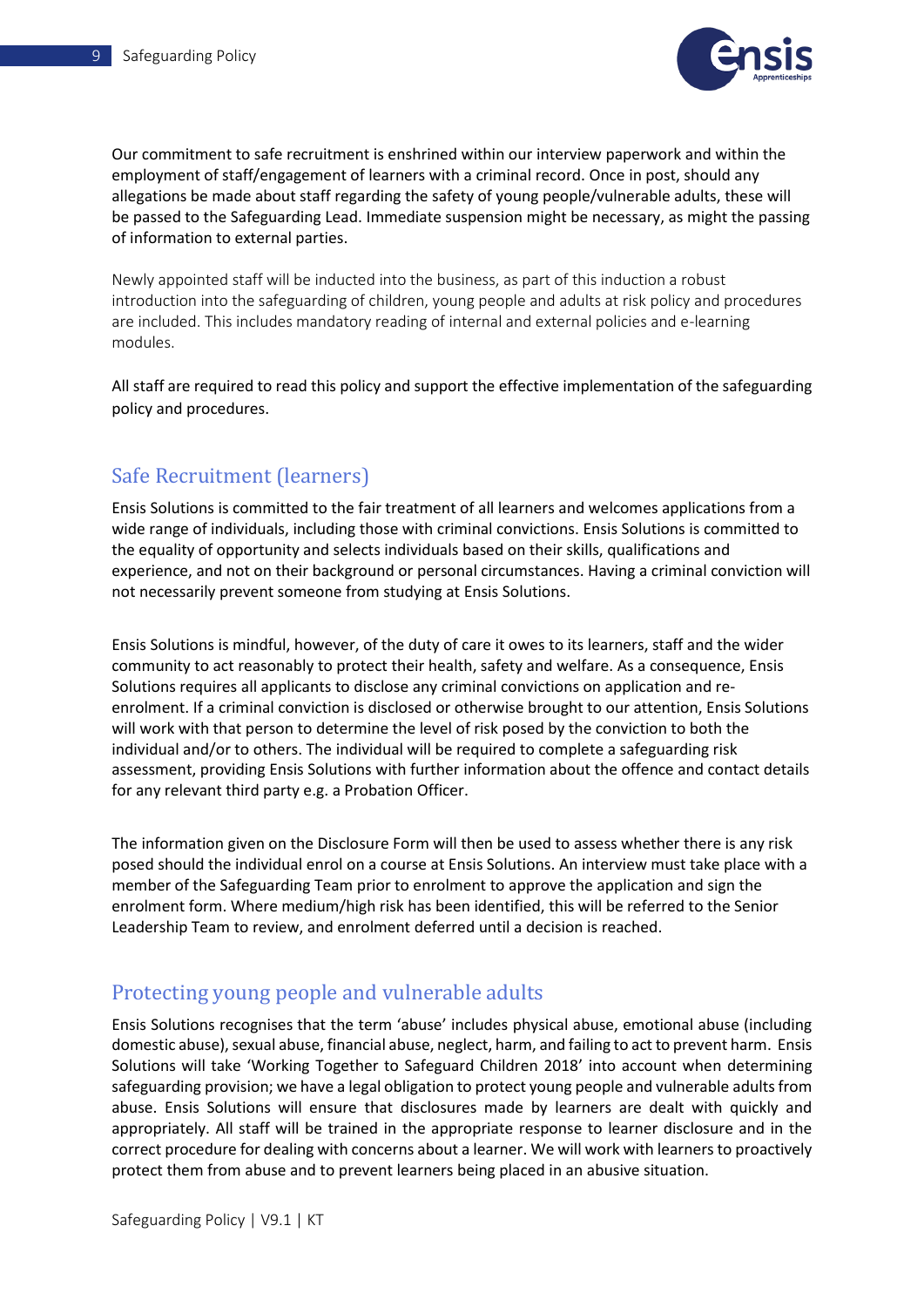

Our commitment to the protection of young people and vulnerable adults is enshrined within all sections of this Ensis Solutions Safeguarding Documentation.

#### **Learners with Special Educational Needs and Disabilities**

All staff need to be aware that additional barriers can exist when recognising abuse and neglect in learners with special educational needs (SEN) and disabilities. This can include: Safeguarding/Prevent Duty Policy and Procedures 2020-21

- Assumptions that indicators of possible abuse such as behaviour, mood and injury relate to the learner's disability without further exploration
- Learners with SEN and disabilities can be disproportionally impacted by issues such as bullying without outwardly showing any signs
- Communication barriers and difficulties in overcoming these barriers, Staff should refer to the learner's Education, Health Care Plan (EHCP). This will provide additional guidance specific to the learner's support needs.

Ensis Solutions recognises that Safeguarding is not just about protecting learners from deliberate harm, neglect, and failure to act. It relates to the broader aspects of care and education and the following procedures should be read in conjunction with this policy:

- Health and Safety Welfare Policy
- Staffing and Recruitment Appointment Policy and Guidelines
- Code of Conduct for All Staff
- Learner Behaviour Policy
- External Speakers and Events Policy
- Education, Health and Care Plan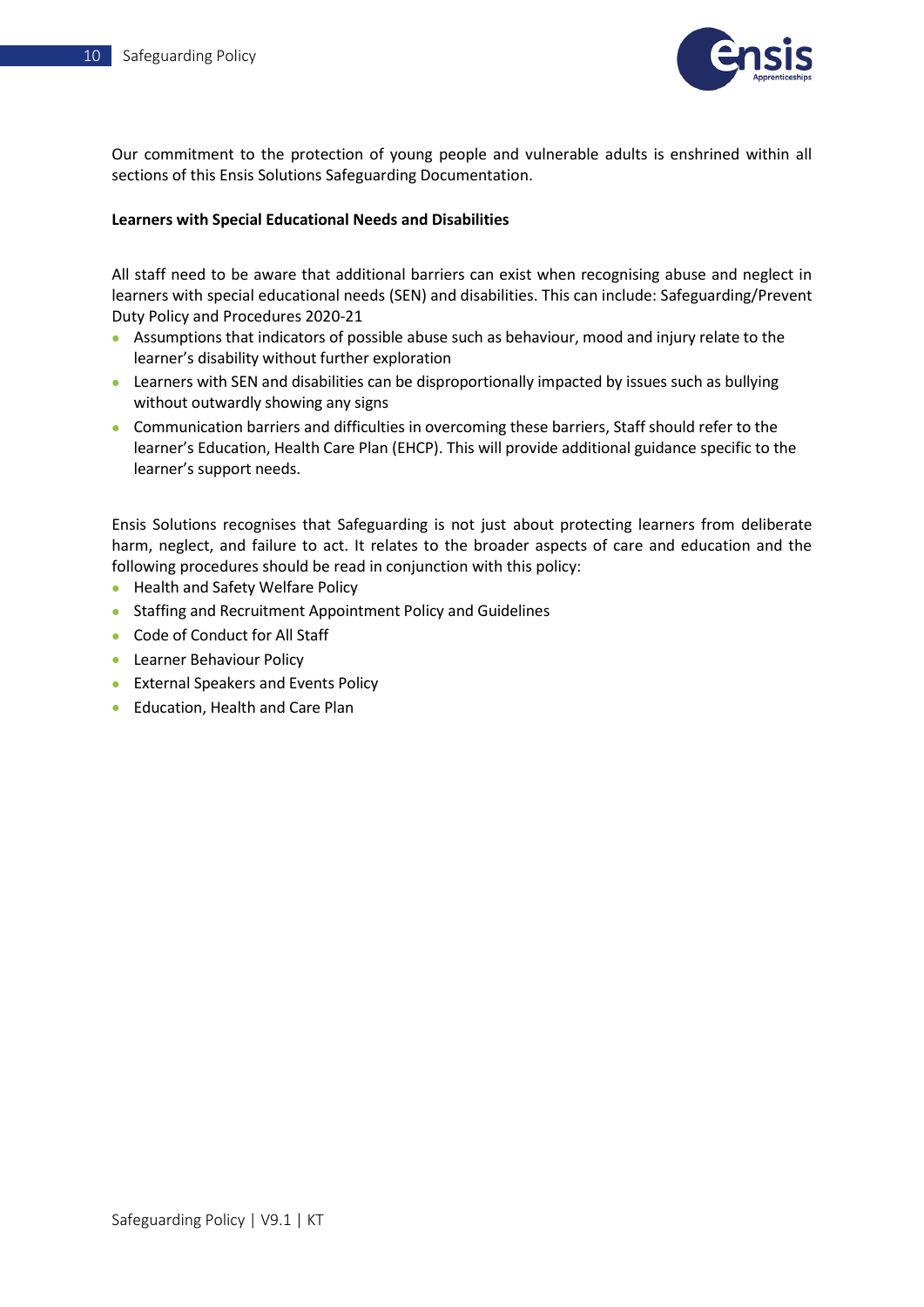

## <span id="page-11-0"></span>Governance and Reporting

Ensis Solutions will establish a safeguarding steering group to oversee its work in this area. The steering group will be chaired by the Safeguarding Lead and will meet quarterly.

The Ensis Solutions Safeguarding Lead will review safeguarding quarterly; at this review progress against Ensis Solutions action plan for safeguarding, as well as reviewing anonymous reports of safeguarding incidents will take place. It will also incorporate information on equality, diversity and inclusion.

### <span id="page-11-1"></span>Key Responsibilities

**Safeguarding Lead**- will have overall responsibility for ensuring that Ensis Solutions meets its safeguarding obligations. They will be responsible for the approval of relevant safeguarding policies and procedures. They will also take responsibility for ensuring that all staff understands safeguarding, and that safeguarding is given high priority within the business.

**The Senior Designated Person (for abuse disclosures)** – is Stuart Crosby. They will be responsible for ensuring that processes and procedures for the protection of young people and vulnerable adults are robust and are consistently applied, and that Ensis Solutions fulfils its legal duties, as enshrined within appropriate legislation.

**All employees** - have a responsibility for completing their training and for familiarising themselves with the appropriate safeguarding policies and procedures. They also have responsibility for ensuring that they understand their own role in the promotion of safeguarding, as well as the appropriate action to take should they receive an abuse disclosure. All staff will take part in Safeguarding training annually as part of Ensis Mandatory training requirements.

*NB the following four safeguarding documents are to be read in conjunction with each other:*

- *1.* SAFEGUARDING POLICY STATEMENT
- 2. GUIDANCE ON RESPONDING TO SUSPICION/EVIDENCE/DISCLOSURE OF ABUSE
- 3. ABUSE DISCLOSURE FORM
- 4. SAFE WORKING PRACTICES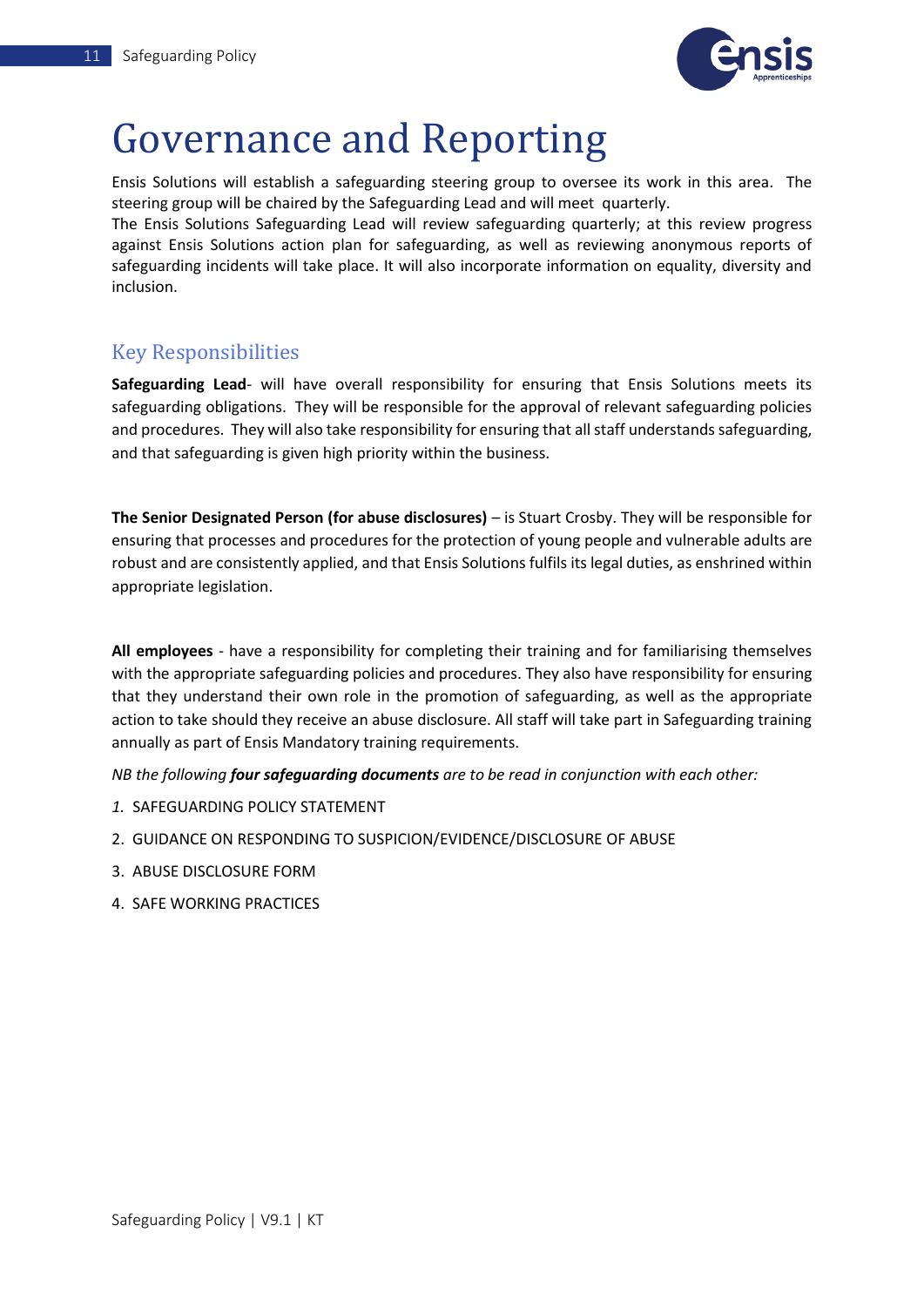

## <span id="page-12-0"></span>Guidance to Responding to Suspicion/ Evidence/ Disclosure of Abuse

### <span id="page-12-1"></span>The Context of Abuse

Ensis Solutions acknowledges that:

- People of all ages and from **all backgrounds** can be abused
- Abuse occurs in varied settings, including via **social media** (e.g. Twitter)
- Young people and vulnerable adults can be **perpetrators** of abuse as well as victims
- Young people and vulnerable adults **do not always recognise abuse** as abuse
- All abuse disclosures to staff must be initially **treated as genuine**

Ensis Solutions recognises different categories of abuse:

- **Physical abuse** (including spitting, hitting and kicking)
- **Emotional abuse** (including domestic abuse, e.g. controlling spouse's mobile phone use)
- **Sexual abuse** (including engaging under-18s in the pornography industry)
- **Financial abuse** (including threats from a 'loan shark')
- **Neglect** (including failure to provide food and shelter)
- **Harm** (including preventing someone from accessing education)
- **Failing to act to prevent harm** (including condoning harassment)

Safeguarding is everyone's responsibility. Every member of staff has a responsibility to act as follows:

### <span id="page-12-2"></span>Suspicion of Abuse

Staff must report any suspicions of abuse within two hours to the Safeguarding Officer Ensis Solutions by phone. NB If a 999 call is necessary e.g., due to serious head injuries, obviously ring 999 first.

| The safeguarding designated officer is:     | The safeguarding designated lead is:                    |  |  |
|---------------------------------------------|---------------------------------------------------------|--|--|
| Julie Lindfield: Operations and EPA Manager | <b>Stuart Crosby: Director (Senior Leadership Team)</b> |  |  |
| <b>Contact Details are:</b>                 | Contact Details are:                                    |  |  |
| <b>Julie Lindfield</b>                      | <b>Stuart Crosby</b>                                    |  |  |
| Mobile: 07387 110274                        | Mobile: 07775956725                                     |  |  |
| <b>Direct Dial: 01942 265859</b>            | <b>Direct Dial: 01942 265859</b>                        |  |  |
| <b>Email:</b> Julie@ensissolutions.co.uk    | Email: stuart@ensissolutions.co.uk                      |  |  |

**Do not contact the parent/carer unless** advised to do so by a Director from Ensis Solutions. Doing so could enhance the risk to the young person/vulnerable adult and/or jeopardise subsequent investigation/court proceedings.

Safeguarding Policy | V9.1 | KT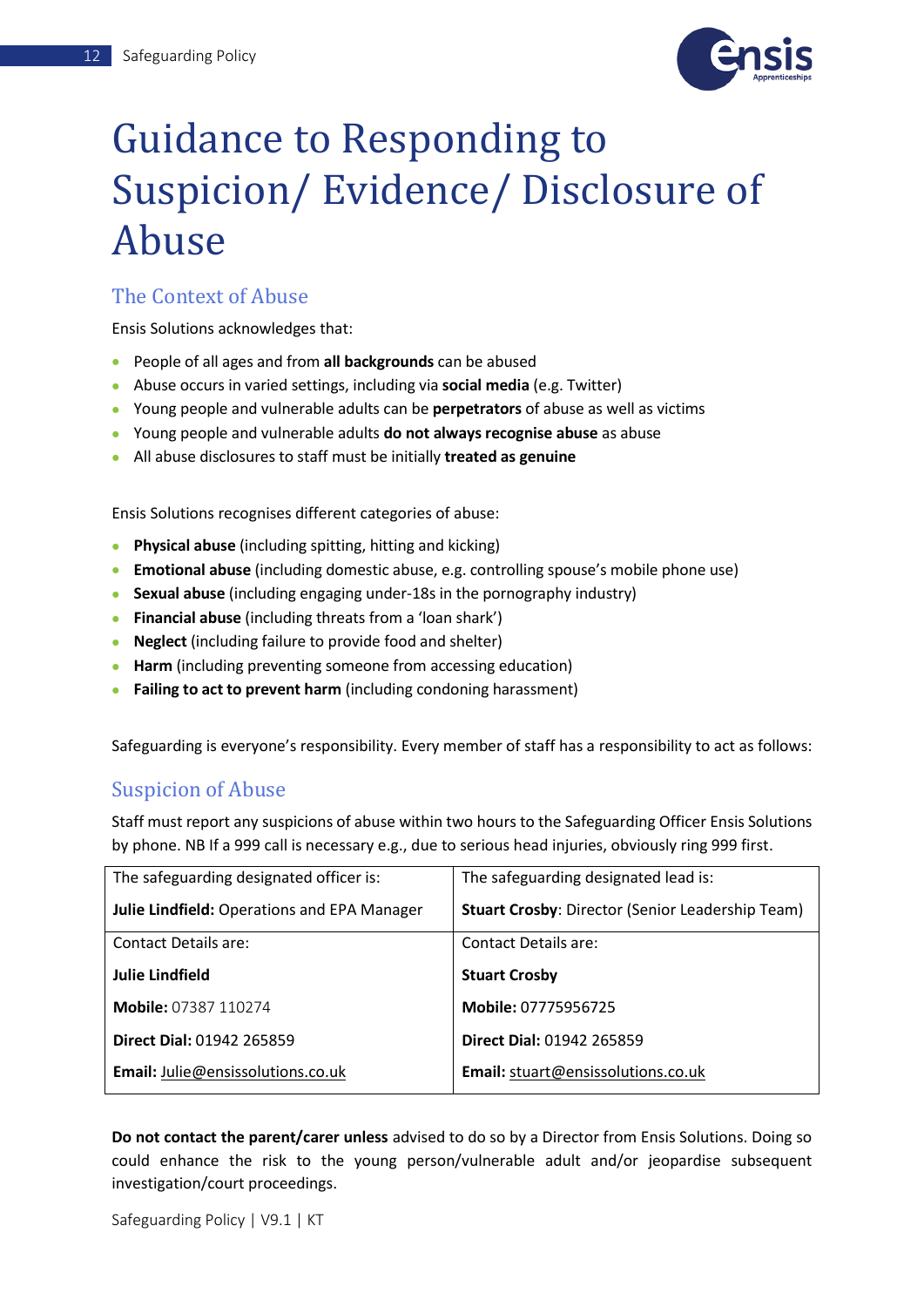

Ensis Solutions recognises that a combination of the following\* **might indicate that abuse has taken/is taking place:**

- Anger/aggression
- Change in personality (e.g., motivation significantly decreases)
- Dishevelled appearance (e.g., unclean-smelling clothes or ceasing to brush hair)
- Drug/alcohol use
- Early/late arrival or departure
- Expensive possessions (i.e., bribes from perpetrator/s of abuse)
- Flinching (e.g., at loud noises or sudden movements)
- Frequent breaks to visit toilet/use phone
- Homelessness/impending homelessness
- Injuries not seen but mentioned
- Loss of appetite/change in eating patterns
- Memory blanks
- Pregnancy
- Sleeping in the day/drowsiness
- STIs (Sexually Transmitted Infections)
- Taking pain killers
- Tearfulness
- Unauthorised absence
- Very low/very high BMI
- Visible injuries
- Withdrawal (e.g., from other learners)

*\* Clearly, many of these factors can be present without abuse having occurred. However, staff must always avoid assumptions such as 's/he does not seem the type to be abused'.*

### <span id="page-13-0"></span>Allegations of abuse made against other young people

Staff must recognise that young people are capable of abusing their peers and be aware that safeguarding issues can manifest themselves via peer-on-peer abuse. Peer-on-peer abuse is abuse young people may experience from their peers (people of their own or similar age) perpetrated by a young person/s (under the age of 18 years)/vulnerable adult/s on young person/s/vulnerable adult/s**.**

Staff need to be aware that abuse is abuse and should never be tolerated or passed off as 'banter' or 'part of growing up'. Ensis Solutions will take any concerns of this nature very seriously and concerns should be raised in the same way as any other concerns, directly to a Personal Tutor or to the Safeguarding Team.

Peer- on-peer abuse can take the form of bullying (including cyber-bullying) sexting and any other form of sexual or physical abuse. Gender based issues can also occur for example girls being sexually touched/assaulted or boys being subject to initiation/hazing type violence.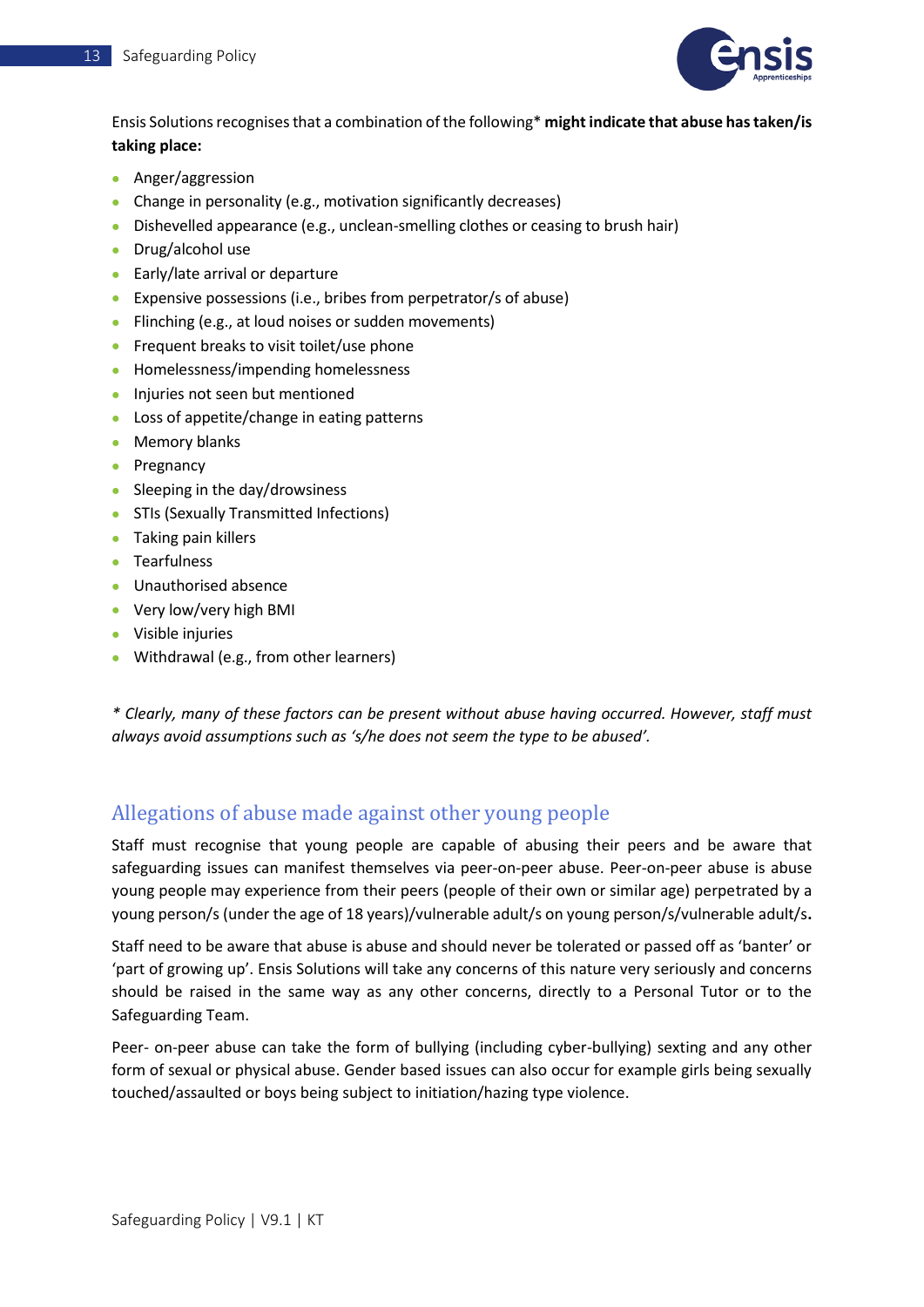

### <span id="page-14-0"></span>Concerns about another Staff Member

It is recognised that sometimes allegations may involve a member of Ensis Solutions staff. In these

circumstances the allegation must be reported directly to the Operations Director.

In the absence of the Operations Director, or if the allegation concerns the Operations Director, another member of the Senior Leadership Team must be informed. On receipt of such an allegation, Ensis Solutions' disciplinary procedures relating to allegations of abuse will be followed.

### <span id="page-14-1"></span>Concerns about Safeguarding Practices

All staff should feel able to raise concerns about poor or unsafe practice and potential failures in the Ensis Solutions' safeguarding practices and that such concerns would be taken seriously by the Management and Leadership Team.

If staff members have any concerns about the safeguarding regime, they should raise this initially with their Line Manager. If no immediate action is taken, then appropriate Whistleblowing Procedures are in place for such concerns to be raised with the Management and Leadership Team.

Where a staff member feels unable to raise an issue within Ensis Solutions or feels that their genuine concerns are not being addressed, other whistleblowing channels may be open to them:

General guidance can be found using the following methods:

NSPCC - The NSPCC whistleblowing helpline is available for staff who do not feel able to raise concerns regarding child protection failures internally. Staff can call: 0800 028 0285 - line is available from 8:00 AM to 8:00 PM, Monday to Friday and Email: [help@nspcc.org.uk](mailto:help@nspcc.org.uk)

ESFA - <https://www.gov.uk/guidance/how-esfa-handles-whistleblowing-disclosures>

### <span id="page-14-2"></span>Evidence of Abuse

If you witness a young person/vulnerable adult being abused, only intervene if you do not put yourself/others at risk in doing so. If you can speak to the victim afterwards, reassure him/her that their safety and wellbeing is your priority. Do not put yourself/others at risk afterwards by criticising the abuser, either directly or to the victim.

Staff must report any observed abuse within two hours to the safeguarding officer by phone. NB If a 999 call is necessary e.g., due to serious head injuries, obviously ring 999 first.

**Do not contact the parent/carer unless** advised to do so by a Director from Ensis Solutions. Doing so could enhance the risk to the young person/vulnerable adult and/or jeopardise subsequent investigation/court proceedings.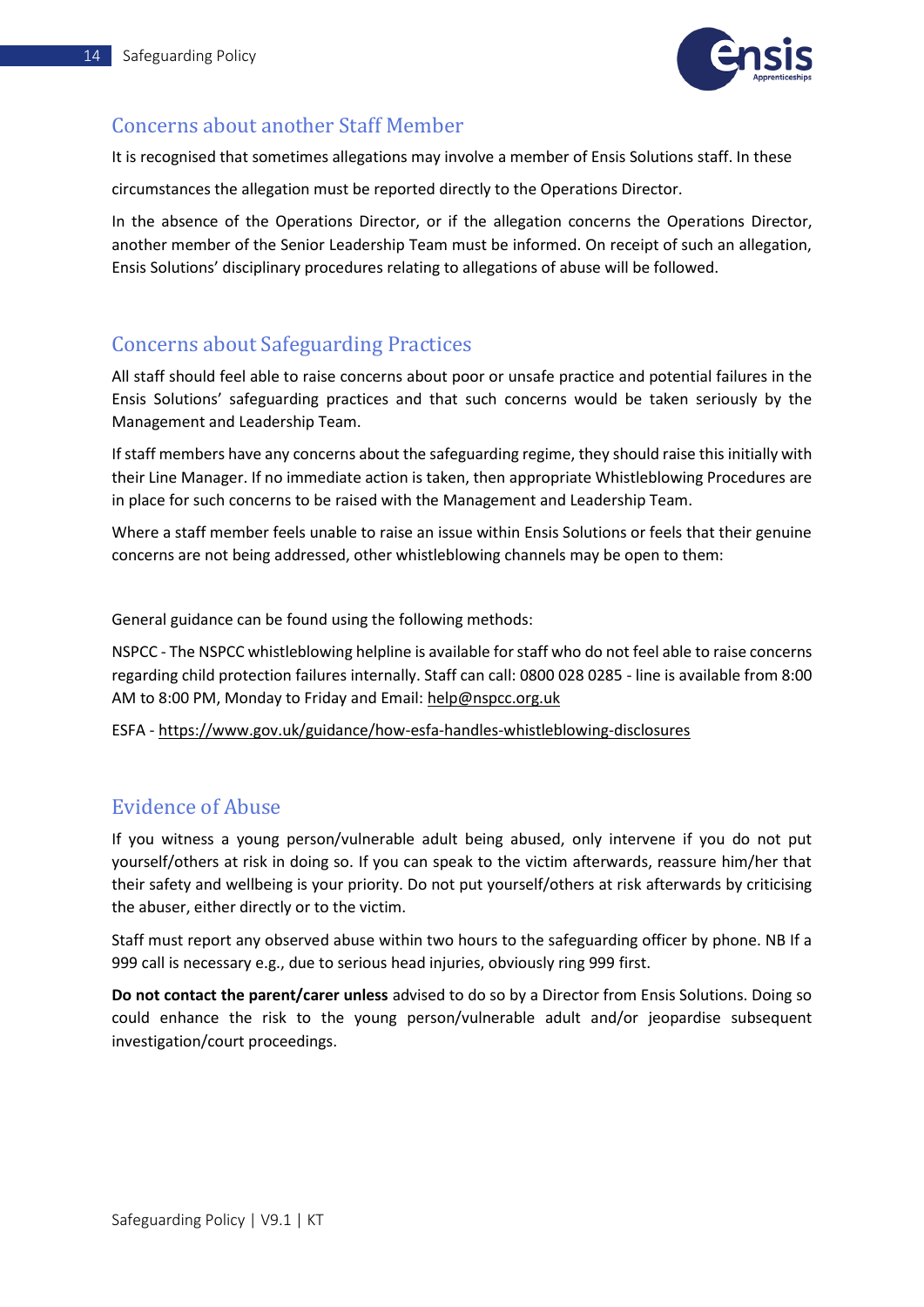

## <span id="page-15-0"></span>Types and Signs of Abuse

**Abuse** - may be physical, sexual, or emotional abuse, or neglect.

**Significant harm** - ill treatment or the impairment of health or development (compared with the health or development which might be expected of a similar learner)

**Physical abuse** - actual or likely physical injury to a young/ vulnerable learner, or failure to prevent injury. This may involve hitting, shaking, throwing, poisoning, burning, or scalding, drowning, suffocating, or otherwise causing physical harm. Physical harm may also be caused when a parent or carer feigns symptoms of, or deliberately causes, ill health to a young/ vulnerable learner they are looking after. This form of physical harm is recognised as Fabricated or Induced Illness.

**Sexual abuse** - actual or likely sexual exploitation of a young/ vulnerable learner, including prostitution. Involving forcing or enticing a young/ vulnerable learner to take part in sexual activities without their consent or understanding. The activities may involve physical contact including penetration or non- penetrative acts. For example, it may also include involving the young/ vulnerable learner looking at or being involved in the production of, pornographic material or watching sexual activities, or encouraging the victim to behave in sexually inappropriate ways. Can include grooming a vulnerable learner in preparation for abuse.

**Emotional abuse** - emotional abuse is the persistent emotional ill treatment of a young/ vulnerable learner with the intent to cause severe and persistent adverse effects on the victim's emotional development. It may involve conveying to the victim that they are worthless or unloved, inadequate, or valued only insofar as they meet the needs of another person.

Age or developmentally inappropriate expectations being imposed on a young or vulnerable learner, causing them frequently to feel frightened, or the exploitation or corruption of young/ vulnerable learners will also constitute emotional abuse. This may also include overprotection and limitation of exploration and learning or participating in normal social interaction.

It can include seeing or hearing ill treatment of another person. It may include serious bullying, including cyber-bullying. It may include not giving the young/ vulnerable learner opportunities to express their views, deliberately silencing them, or making fun of what they say or how they communicate.

**Grooming** - Grooming is "a process by which a person prepares a child, significant adults and the environment for the abuse of the child" (Craven, 2006). Grooming can happen anywhere, including online, in organisations and in public spaces (also known as street grooming) (McAlinden, 2012).

Children and young people can be groomed by a stranger or by someone they know – such as a family member, friend or professional. The age gap between a child and their groomer can be relatively small (NSPCC and O2, 2016).

Safeguarding Policy | V9.1 | KT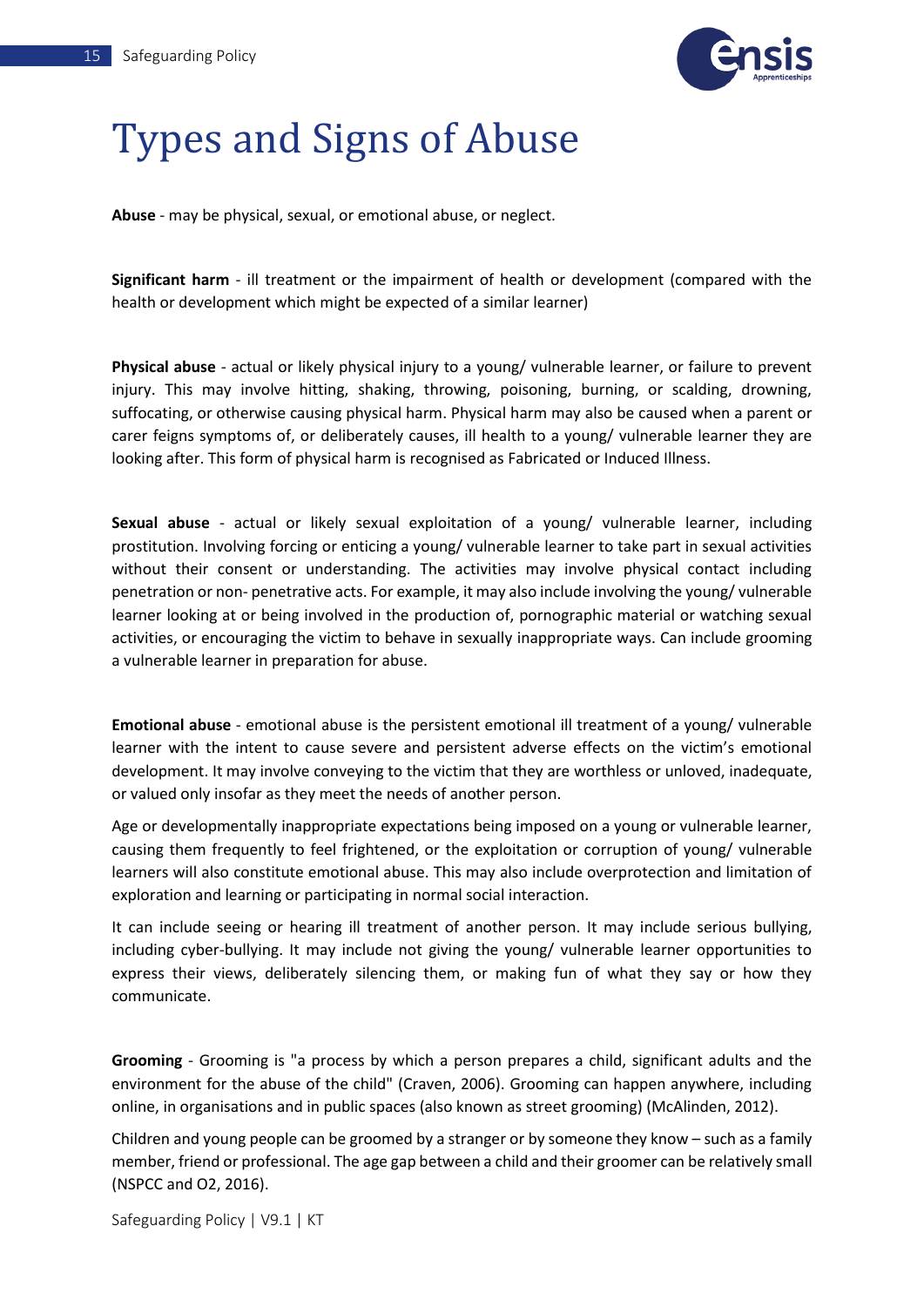

Grooming techniques can be used to prepare children for sexual abuse and exploitation, radicalisation (Department for Education (DfE), 2017) and criminal exploitation (All Party Parliamentary Group for Runaway and Missing Children and Adults, 2017).

A groomer hides their true intentions and over time "gains the child's trust and confidence" to abuse them (Sexual Offences Act 2003: explanatory notes). They may work to gain the trust of a whole family, to allow them to be left alone with a child. If they work with children, they may use similar tactics with their colleagues.

The online grooming process can be much quicker than offline grooming (CEOP, 2013). There's evidence that some online grooming chats can develop in less than 20 minutes (Lorenzo-Dus and Izura, 2017).

Groomers gain trust by pretending to be someone they're not, for example saying they are the same age as the child online, offering advice or understanding, buying gifts, giving the child attention, using their professional position or reputation, taking the child on trips, outings or holidays.

**Neglect** - neglect is the persistent failure to meet a vulnerable learner's basic physical and/or psychological needs, likely to result in the serious impairment of their health or development such as failing to provide adequate food, shelter and clothing, medical care or treatment or neglect of, or unresponsiveness to, their basic emotional/physical needs. It can include not protecting a vulnerable learner from emotional harm or danger.

**Peer-on-peer abuse** – Peer-on-peer abuse is behaviour by an individual or group of individuals which can be a one-off incident or repeated over time. It is behaviour that intentionally hurts another individual or group either physically or emotionally. It is more likely that females will be victims and males' perpetrators, but all peer-on-peer abuse is unacceptable and will be taken seriously.

It can take many forms including serious bullying (including cyberbullying), up-skirting, relationship abuse, domestic violence, child sexual exploitation, youth and serious youth violence, financial abuse, harmful sexual behaviour and/or gender-based violence and is often motivated by prejudice against particular groups steered by a dislike for a person's race, religion, gender, sexual orientation, special educational needs or disabilities; or where a young/ vulnerable person is adopted or in care, has caring responsibilities, is suffering from a health problem, is frequently on the move (e.g. those from military families or the travelling community), is experiencing a personal or family crisis, has actual or perceived differences, (e.g. physical or cultural differences).

**Risks/ abuse related to family/cultural belief/ faith** - It is important to remember that many young/ vulnerable learners are a part of a family. Some families have certain values and beliefs that can cause harm to a young/ vulnerable learner. An example of this can include strong beliefs or a sense of honour or shame that can prevent people from seeking or accepting the help they need. A strong cultural or religious belief in the sanctity of marriage may dissuade people from leaving their partners, even if they are violent. In addition, many religions and cultures have strong beliefs around sex outside marriage, making it very hard for young, unmarried, pregnant women to get the help they need. Differences in culture or religion between partners, or between parents and children, may also make it more difficult for individuals to understand and support each other. Where one partner perceives their faith and heritage to be superior to, or more important than, their partner's it can lead to a power

Safeguarding Policy | V9.1 | KT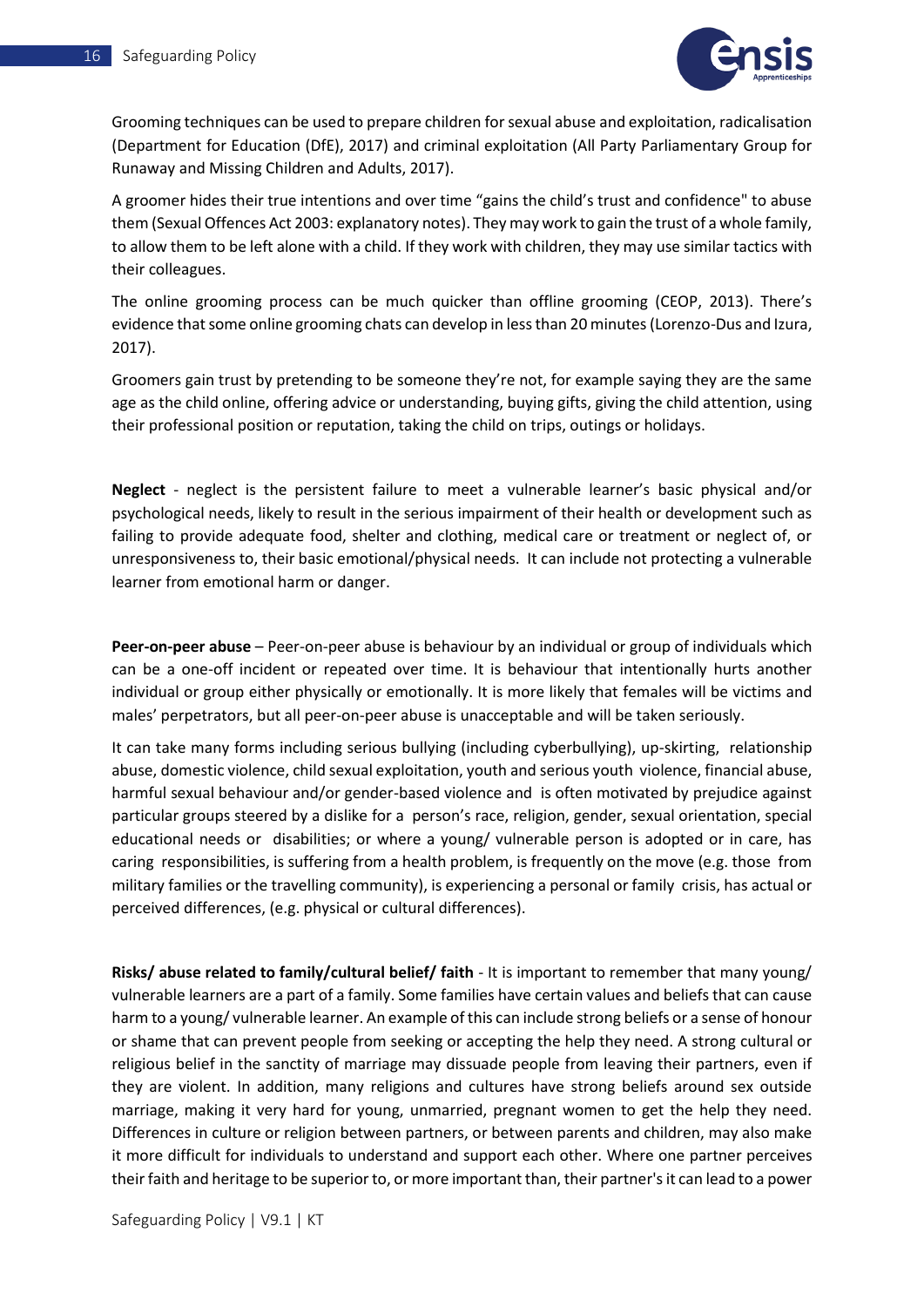

imbalance and an erosion of the other partner's self-esteem. In extreme cases the young/ vulnerable person who are perceived as "disobedient" or "different" are believed to be possessed by a spirit controlling their behaviour. The young/ vulnerable person can be physically and emotionally abused to exorcise the spirit.

**Bullying and Harassment** - Bullying can include a variety of behaviours from one individual/ group to another individual/ group such as name calling, offensive language, coercion, hitting, pushing, theft or damage to belongings, cyber, spreading harmful messages, hate crime or mate crime which is befriending someone with the intent to exploit them in some way.

- Anti-Bullying Alliance: http://www.anti-bullyingalliance.org.uk/
- National Society for the Prevention of Cruelty to Children (NSPCC): http://www.nspcc.org.uk/
- ChildLine:<http://www.childline.org.uk/Pages/Home.aspx>
- Kidscape[: http://www.kidscape.org.uk/](http://www.kidscape.org.uk/)
- Family Lives[: http://familylives.org.uk/](http://familylives.org.uk/)

**Cuckooing -** Cuckooing is a form of crime in which drug dealers take over the home of a vulnerable person to use it as a base for drug dealing. Victims of 'cuckooing' are often drug users but can include older people, those suffering from mental or physical health problems, female sex workers, single mums and those living in poverty. Victims may suffer from other forms of addiction, such as alcoholism. Once they gain control, gangs move in with the risk of domestic abuse, sexual exploitation, and violence. Children as well as adults are used as drug runners.

It's common for gangs to have access to several addresses. They move quickly between vulnerable people's homes for just a few hours, a couple of days or sometimes longer. This helps gangs evade detection.

These gangs may use accommodation in rural areas, including serviced apartments, holiday lets, budget hotels and caravan parks.

Some vulnerable adults may be forced to leave their homes, making themselves homeless and leaving the gangs free to sell drugs in their absence.

If you have any information, you can contact the independent crime-fighting charity Crime stoppers anonymously on 0800 555 111 or through their anonymous online form at[: www.crimestoppers](http://www.crimestoppers-uk.org/)[uk.org.](http://www.crimestoppers-uk.org/)

**Cyber Bullying and E-Safety** - The safe and responsible use of technology is sometimes presented as primarily a young/ vulnerable learner protection issue, but all need support to keep themselves safe online. The risks associated with the use of technology are vast and include internet, text or video messaging, email, chatrooms, social media networking sites, etc. used to embarrass, humiliate, threaten, intimidate, or bully an individual in an attempt to gain power and control over them. Other risks include the mismanagement of personal data, risks of financial scams, identity theft, grooming and radicalisation.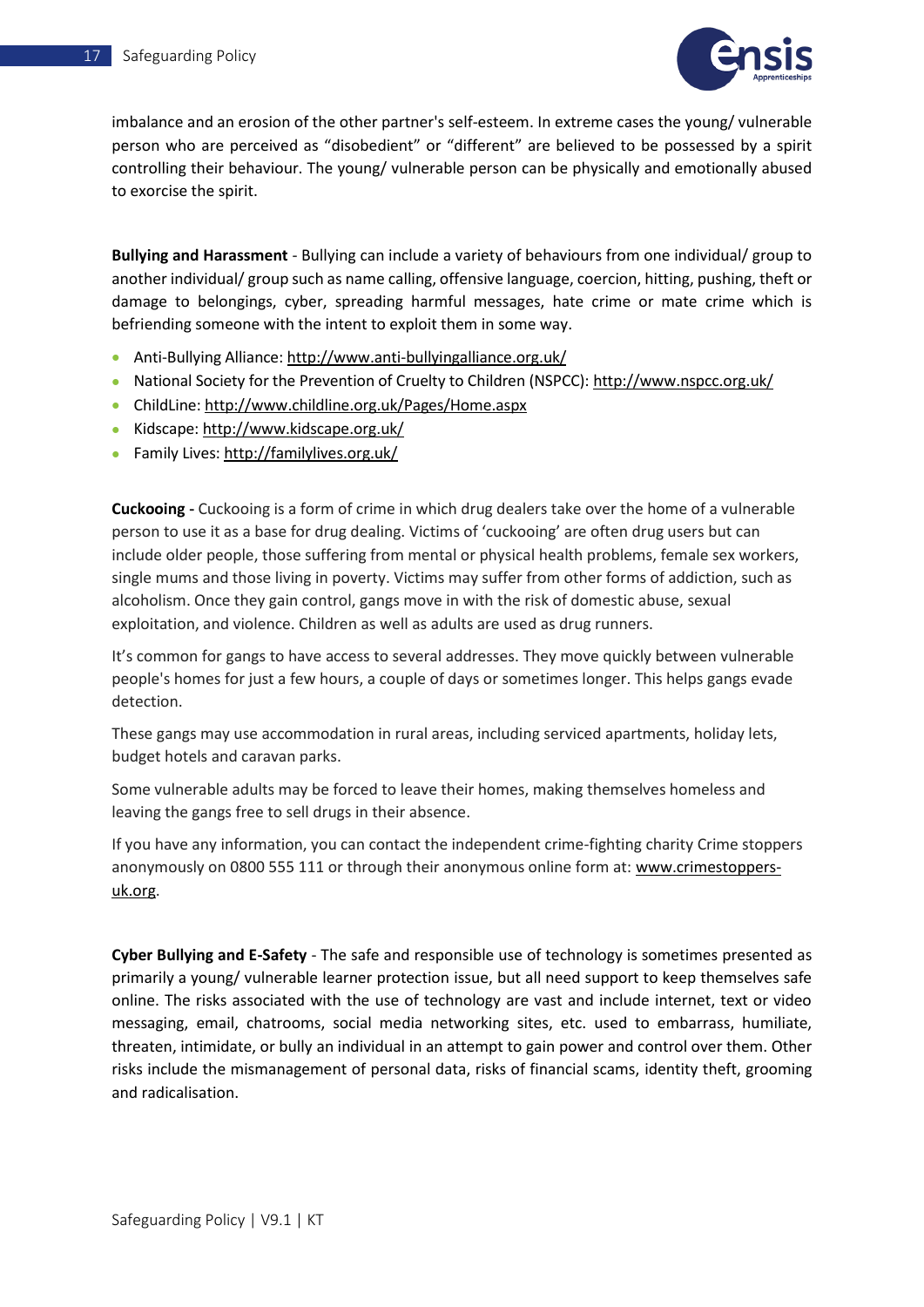

**Domestic Violence** - can be physical, emotional, sexual, neglect. This category also covers Forced Marriages and honour-based violence. Some young/ vulnerable learners may experience issues with drugs or alcohol to self-medicate or via dependence.

**Female Genital Mutilation (FGM)** - Victims of FGM are likely to come from a community that is known to practice FGM. Professionals should note that females at risk of FGM may not yet be aware of the practice or that it may be conducted on them, so sensitivity should always be shown when approaching the subject. The FGM mandatory reporting duty is a legal duty provided for in the FGM Act 2003 (as amended by the Serious Crime Act 2015). The legislation requires staff to report where, during their professional duties, they either are informed by a female under 18 that an act of FGM has been carried out on her, observe physical signs which appear to show that an act of FGM has been carried out on a female under 18 and they have no reason to believe that the act was necessary for the female's physical or mental health or for purpose with labour or birth.

For the purposes of the duty, the relevant age is the female's age at the time of disclosure/identification of FGM (i.e., it does not apply where a woman aged 18 or over discloses, she had FGM when she was under 18).

You can access help and support anonymously from the NSPCC FGM Helpline on 0800 028 3550 or email: [fgmhelp@nspcc.org.uk](mailto:fgmhelp@nspcc.org.uk)

**Forced Marriage** - One or both spouses do not consent to the marriage or consent is extracted under duress. Duress includes both physical and emotional pressure. A clear distinction must be made between a forced marriage and an arranged marriage. In arranged marriages, the families of both spouses take a leading role in choosing the marriage partner but the choice whether to accept the arrangement remains with the young/ vulnerable person.

Read the handbook about being a survivor of forced marriage available at: [https://www.gov.uk/government/publications/survivors-handbook.](https://www.gov.uk/government/publications/survivors-handbook) It has details of organisations that can give you help and advice. Get support if you're a victim of forced marriage in Scotland: <https://www.mygov.scot/forced-marriage/get-support/>

**Initiation/Hazing** - Hazing or initiation ceremonies refers to the practice of rituals, challenges, and other activities involving harassment, abuse or humiliation used as a way of initiating a person into a group.

Hazing is seen in many different types of social groups, including gangs, sports teams and school groups. The initiation rites can range from relatively benign pranks, to protracted patterns of behaviour that rise to the level of abuse or criminal misconduct. Hazing may include physical or psychological abuse. It may also include nudity or sexual

assault.

**Modern slavery** - Encompasses slavery, human trafficking, forced labour and domestic servitude. Traffickers and slave masters use whatever means they have at their disposal to coerce, deceive and force individuals into a life of abuse, servitude and inhumane treatment.

Safeguarding Policy | V9.1 | KT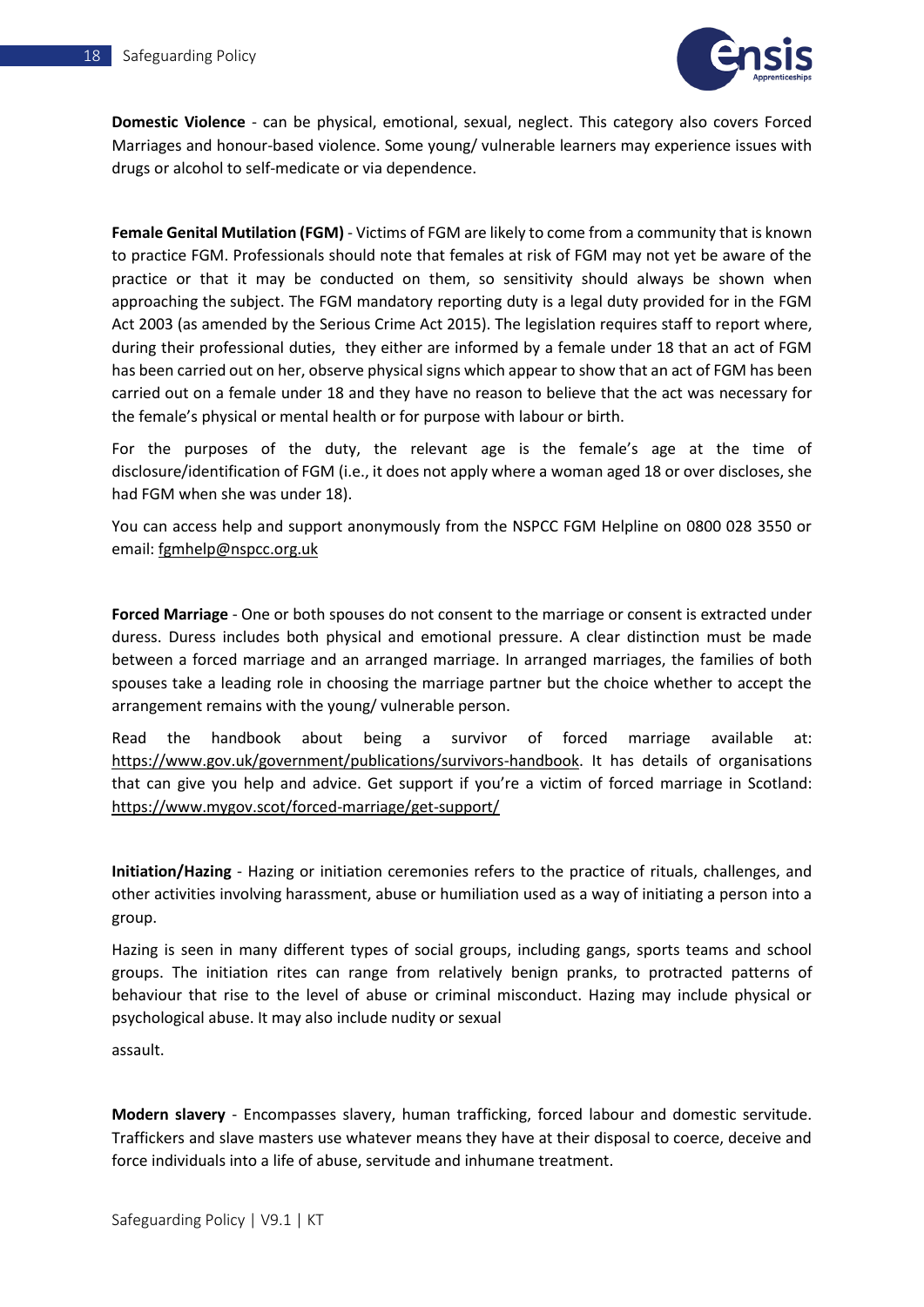

**Racist Abuse/Bullying** - Racism is where someone thinks you're inferior because of your colour, ethnicity, nationality or race. This can result in them treating you differently or unfairly, this is called racial discrimination.

Racial bullying is a type of racism where someone's bullying focuses on your race, ethnicity or culture. Racism and racial bullying are wrong and you can get help to make it stop. Racism and racist bullying can include:

- being called racist names or being sent insulting messages or threats
- having your belongings damaged or having to see racist graffiti
- personal attacks, including violence or assault
- being left out, treated differently, or excluded
- people making assumptions about you because of your colour, race or culture
- being made to feel like you have to change how you look
- racist jokes, including jokes about your colour, nationality race or culture.

Racism can affect anyone. It can make you feel like you're not important or don't fit in. You might feel upset, depressed, or angry. You can be affected by it even when it's not aimed at you, like if you hear someone discriminating against someone's culture.

**Risk to self and/or others** - This may include but is not exclusive to self- harm, suicidal tendencies or potential risk of harming others, which may or may not include young/vulnerable learners. This may be because of an individual experiencing a significant level of personal, emotional trauma and/or stress.

**Serious Crime** - Serious and organised crime includes drug trafficking, human trafficking, organised illegal immigration, child sexual exploitation, high value fraud and other financial crime, counterfeiting, organised acquisitive crime and cyber-crime.

**Sexual Harassment/Violence** – This is split into 3 key areas outlined below:

- *Sexual violence* The Sexual Offences Act (2003) sets the sexual violence crimes as follows:
	- Rape is intentional penetration by the abuser with their penis without consent and there is no reasonable belief that the victim consents
	- Assault by penetration is intentional sexual penetration by the abuser with any part of their body other than a penis without consent and there is no reasonable belief that the victim consents
	- Intentional sexual touching of the victim by the abuser without consent and there is no reasonable belief that the victim consents
- *Sexual harassment* This can occur between children, online or offline and can include
	- sexual comments, such as telling sexual stories, making lewd comments, making sexual remarks about clothes and appearance, and calling someone sexualised names
	- sexual "jokes" or taunting
	- physical behaviour, such as: deliberately brushing against someone, interfering with someone's clothes (schools and colleges should be considering when any of this crosses a line into sexual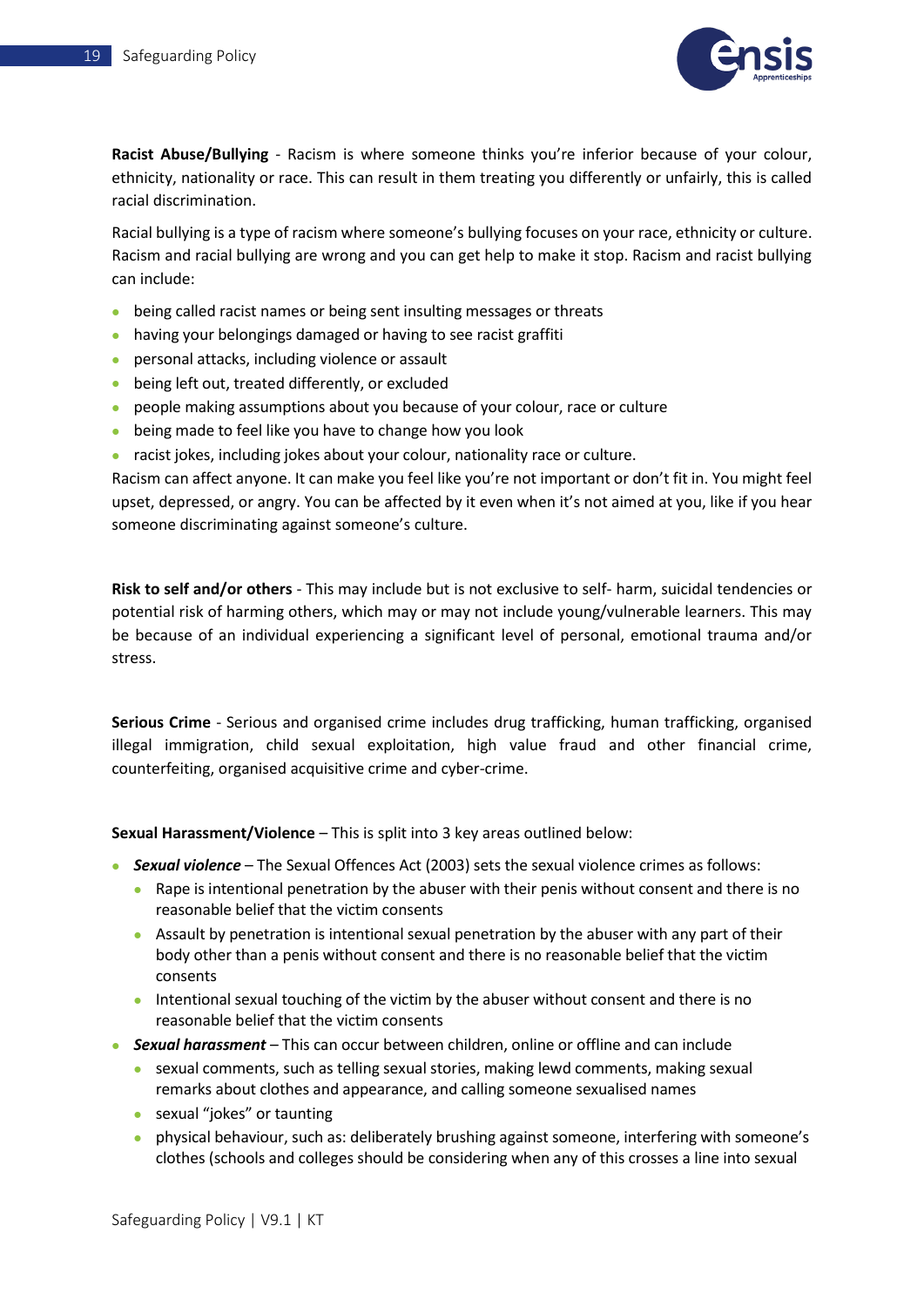

violence – it is important to talk to and consider the experience of the victim) and displaying pictures, photos, or drawings of a sexual nature

- **Online sexual harassment** includes non-consensual sharing of sexual images or videos, sexualised online bullying, unwanted sexual comments or messages, sexual exploitation, coercion, and threats.
- *Harmful sexual behaviour* Children's sexual behaviour exists on a wide continuum, from normal and developmentally expected, to inappropriate, problematic, abusive and violent. Problematic, abusive, and violent sexual behaviour is developmentally inappropriate and may cause developmental damage. A useful umbrella term is "harmful sexual behaviour". The term has been widely adopted in child protection and is used in this advice. Harmful sexual behaviour can occur online and/or offline and can also occur simultaneously between the two.

**Sexual orientation and transgender identity hate crime** - If someone has been violent or hostile towards you because of your sexual orientation, this is known as a homophobic hate incident.

Hostile or violent incidents because of your transgender identity are known as transphobic hate incidents.

Something is a homophobic or transphobic hate incident if the victim or anyone else thinks it was carried out because of hostility or prejudice based on sexual orientation or transgender identity.

This means that if you believe something is a hate incident, it should be recorded as this by the person you are reporting it to. Sexual orientation and transgender identity refer to people who are lesbian, gay, bisexual and trans (LGBT).

Anyone can be the victim of a homophobic or transphobic hate incident. You can be the victim of a homophobic or transphobic hate incident if someone believes you're a LGBT person even though you're not. You can also be the victim of a hate incident because of your association with members of the LGBT communities.

Homophobic and transphobic hate incidents can take many forms including: verbal and physical abuse, physical violence, teasing, bullying, threatening behaviour, online abuse, damage to property.

It can be a one-off incident or part of an ongoing campaign of harassment or intimidation.

Hate incidents are not only carried out by strangers. It could be carried out by a carer, a neighbour, a teacher, or someone you consider a friend.

**Sexting** - This is when someone sends or receives a sexually explicit text, image or video. This includes sending 'nude pics' or 'rude pics' or 'nude selfies. Pressuring someone into sending a nude picture can happen in any relationship and to anyone, whatever their age, gender or sexual preference.

Once the image is taken and sent, the sender has lost control of the image and the image could end up anywhere. By having in their possession or distributing to others indecent images of a person under 18, many young/ vulnerable people are not aware that they could be committing a criminal offence under the Sexual Offences Act 2003.

Any direct disclosure by a learner (male or female) will be taken very seriously. A learner who discloses they are the subject of sexual imagery is likely to be embarrassed and worried about the consequences. It is likely that disclosure is a last resort, and they may have already tried to resolve the issue themselves. When an incident involving sexting comes to our attention, we will follow the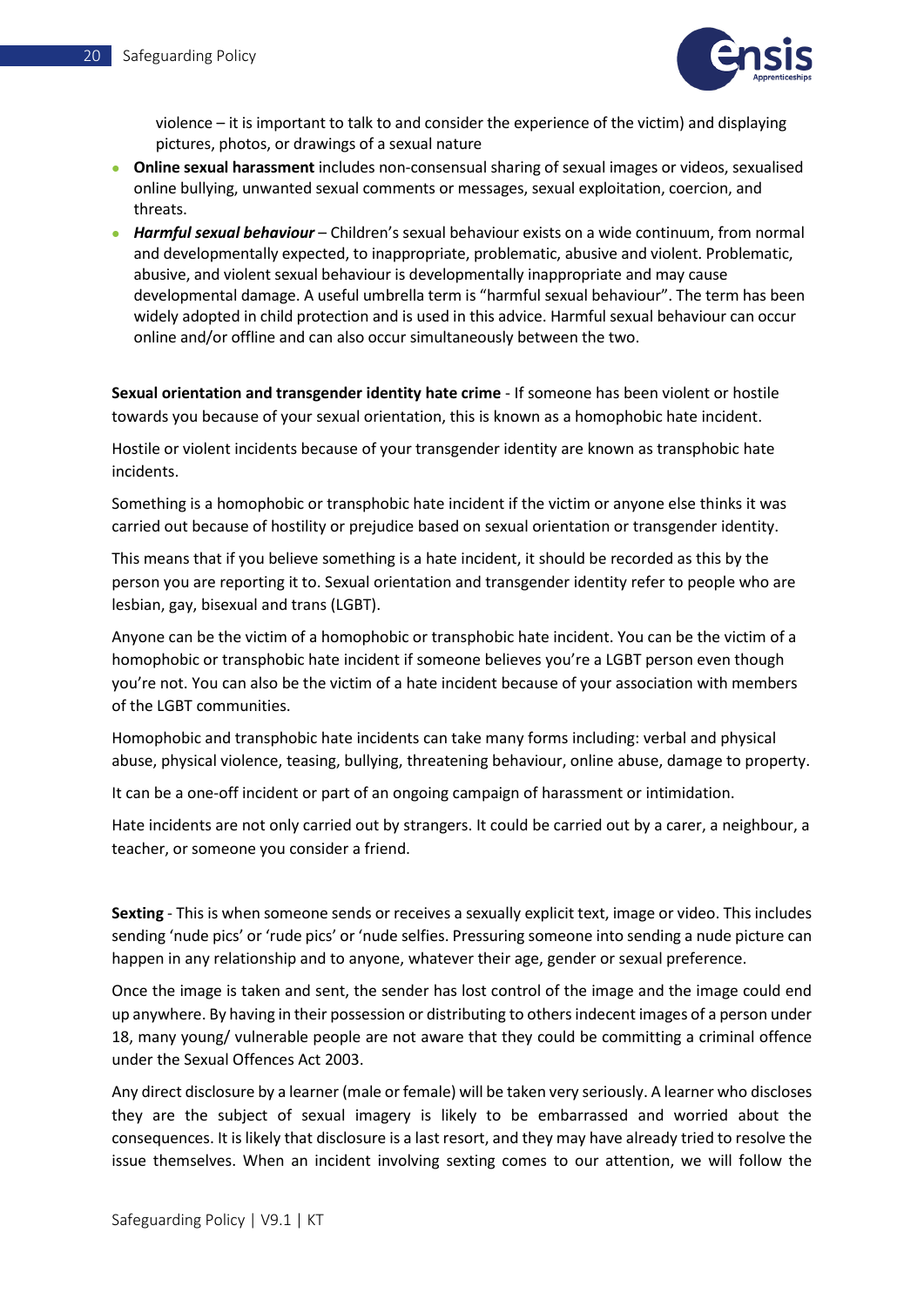

guidance as set out in the UKCCIS publication Sexting in Schools and Colleges: Responding to incidents and safeguarding young/ vulnerable people.

**Upskirting** - Upskirting is a highly intrusive practice, which typically involves someone taking a picture under another person's clothing without their knowledge, with the intention of viewing their genitals or buttocks (with or without underwear). It is now a specific criminal offence in England and Wales. It can take place in a range of places, e.g., British Transport Police have seen a rise of reports on public transport. The law captures instances where the purpose of the behaviour is to obtain sexual gratification or to cause humiliation, distress, or alarm. Perpetrators will now face two years in prison with the most serious offenders being placed on the sex offenders' register. Criminalising this distressing practice aims to deter people from committing the crime.

## <span id="page-21-0"></span>Disclosure of Abuse

Ensis Solutions recognises that an abuse disclosure can occur within a general wellbeing conversation initiated by a member of staff (e.g., following a period of absence). It also acknowledges that an abuse disclosure can arise 'unprompted' in any situation and to any member of staff.

With regard to an abuse disclosure, all staff should follow the **'Five Rs'** guidance below:

### <span id="page-21-1"></span>RECOGNISE

NB If a 999 call is necessary e.g., due to serious head injuries, obviously phone 999.

If an abuse disclosure is being made to you, recognise it as such. Treat it as a truthful. Make it your priority above all other professional commitments that day.

### <span id="page-21-2"></span>RESPOND

Throughout the abuse disclosure, be aware of your own safety. Take appropriate action (e.g., cease conversation and seek assistance from colleague) if your safety is at risk.

- Listen
- Appear calm
- Maintain approachable body language
- If appropriate, establish whether others (e.g. siblings) could have been/are at risk
- Explain that you cannot keep information about abuse, harm or neglect confidential, and that the Wellbeing Manager will handle the information very sensitively
- Avoid criticising the alleged abuser (e.g. 'I think your Mum should feel ashamed')
- Avoid stating assumptions (e.g. 'I know your old boss will go to prison for this')
- Avoid leading questions (e.g. 'I bet your grandfather gave you the black eye, didn't he?'). These could jeopardise subsequent investigation/court proceedings
- Avoid investigating (e.g. 'I'll ask your aunt whether she saw anything when she picks you up'). This could jeopardise subsequent investigation/court proceedings
- Examples of NON-leading/NON-investigative questions (i.e. good practice) include 'I'd like to check if there's anything else that you want to explain' and 'I'll give you a few minutes to think about whether you've said everything relevant'

Safeguarding Policy | V9.1 | KT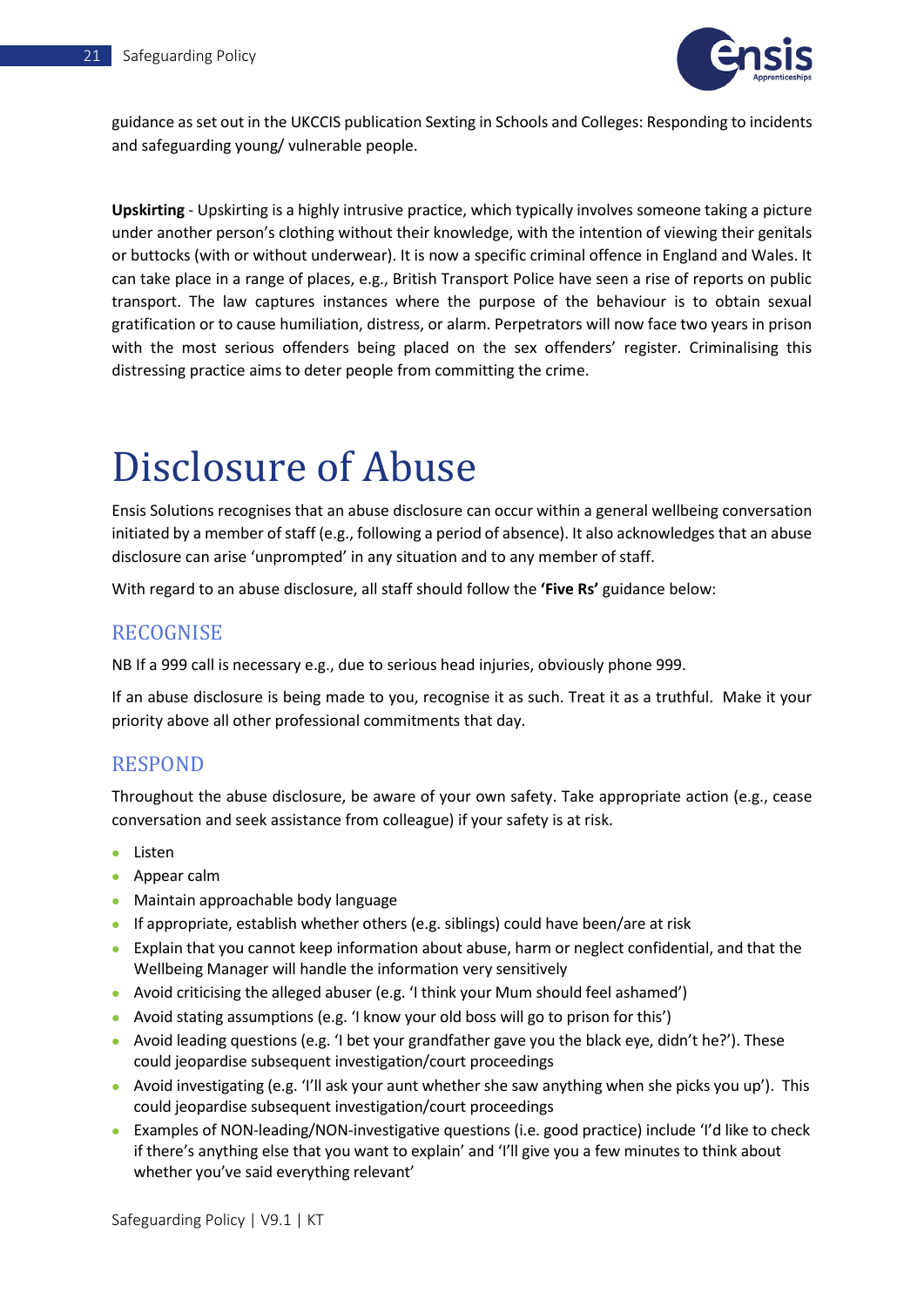

When the disclosure has finished, explain that:

- Ensis Solutions priorities safety and wellbeing
- You are taking the information very seriously
- S/he has done the right thing in talking to you
- S/he will get feedback ASAP about which actions, if any, are being taken
- You will arrange a drink and some privacy/company for them, if appropriate

It is vital to avoid guarantees such as 'I'll stay involved every step of the way' and 'I promise you that everything will be alright now'. These statements are open to misinterpretation and could cause the complainant considerable distress in future weeks.

### <span id="page-22-0"></span>REPORT

Staff must report any abuse disclosure within two hours to a Director from Ensis Solutions by phone. NB If a 999 call is necessary e.g., due to serious head injuries, obviously ring 999 first.

**Do not contact the parent/carer unless** advised to do so by a Director from Ensis Solutions. Doing so could enhance the risk to the young person/vulnerable adult and/or jeopardise subsequent investigation/court proceedings.

If the disclosure happens out of normal working hours (08.30 till 17.30, Mon – Fri) and a Director is not available, contact the NSPCC on 0808 800 5000. Inform a Director from Ensis Solutions by phone that you have done so first thing the next working day.

### <span id="page-22-1"></span>RECORD

If you can access the **Ensis Solutions ABUSE DISCLOSURE FORM** (section 3 of this Ensis Solutions Safeguarding Documentation), fill it in **in black pen** immediately.

If you cannot access the above form, instead make notes **on paper**. These notes should:

- Be handwritten in black pen
- Mention where disclosure took place and if anyone else was present (e.g. colleague)
- State name of complainant and, if different, name/s of alleged victim/s
- Include nature of alleged abuse: dates, times, names and locations where possible
- Mention all information given, even if it some might seem irrelevant
- Use complainant's own words, even if their language is offensive (e.g. sexually explicit/racist) or seems incorrect (e.g. 'I drove from London to Edinburgh in two hours')

After filling in the form above/writing notes on paper, **ensure that the documentation is:**

- 1. Signed, with your full name also printed clearly
- 2. Dated
- 3. Witnessed by a colleague (only if possible and appropriate)
- 4. Placed in a sealed envelope marked 'confidential'
- 5. Locked somewhere which is secure and accessible later that day/in the near future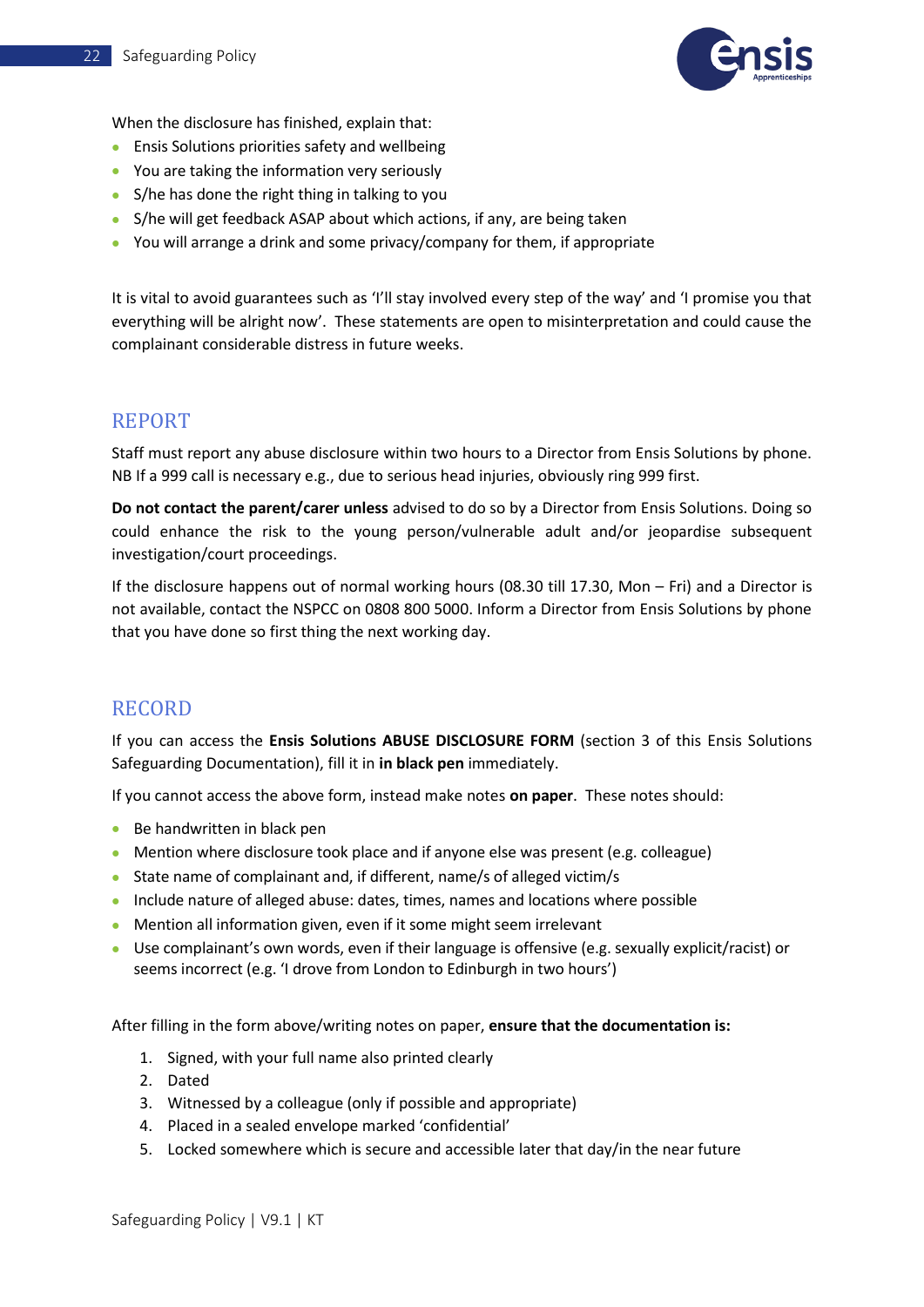

### <span id="page-23-0"></span>REFER

**Only a Director from Ensis Solutions can refer abuse disclosures to external agencies/individuals** (including Local Authority Designated Officers, Multi-Agency Safeguarding Hubs, Local Safeguarding Children Boards and mental health crisis services).

*NB the following four safeguarding documents are to be read in conjunction with each other:*

- *1.* SAFEGUARDING POLICY STATEMENT
- *2.* GUIDANCE ON RESPONDING TO SUSPICION/EVIDENCE/DISCLOSURE OF ABUSE
- *3.* ABUSE DISCLOSURE FORM
- *4.* SAFE WORKING PRACTICES

### <span id="page-23-1"></span>MASH Referrals

MASH provides triage and multi-agency assessment of safeguarding concerns - in respect of vulnerable children and adults. It brings together professionals from a range of agencies into an integrated multi-agency team**.**

MASH stands for multi-agency safeguarding hub which seeks to enable the sharing of information so risks to vulnerable children and adults can be identified at an early stage. It is a link between universal services such as schools and GPs and statutory services such as police and social care.

Speak to the Ensis Safeguarding designated officer in the first instance (see contact details below). If a MASH referral is required, the Safeguarding Officer will make contact with the relevant local authority MASH unit.

| The safeguarding designated officer is:     | The safeguarding designated lead is:                    |  |  |
|---------------------------------------------|---------------------------------------------------------|--|--|
| Julie Lindfield: Operations and EPA Manager | <b>Stuart Crosby: Director (Senior Leadership Team)</b> |  |  |
| Contact Details are:                        | Contact Details are:                                    |  |  |
| <b>Julie Lindfield</b>                      | <b>Stuart Crosby</b>                                    |  |  |
| <b>Mobile: 07387 110274</b>                 | Mobile: 07775956725                                     |  |  |
| Direct Dial: 01942 265859                   | <b>Direct Dial: 01942 265859</b>                        |  |  |
| Email: Julie@ensissolutions.co.uk           | Email: stuart@ensissolutions.co.uk                      |  |  |

### **Address:**

Oakland House 21 Hope Carr Road Leigh Lancashire

WN7 3ET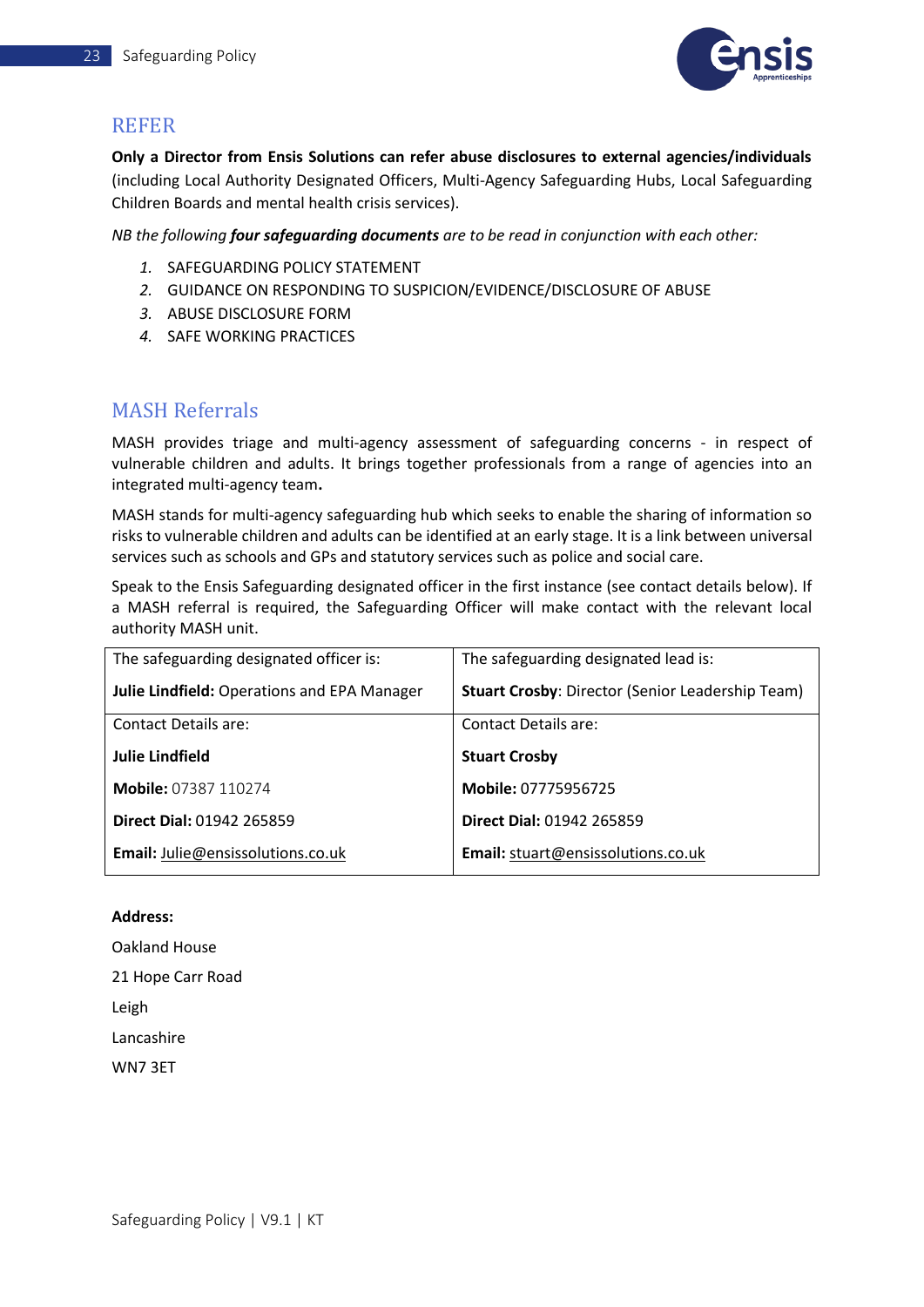

## <span id="page-24-0"></span>Safeguarding Learners Procedure Flow Diagram



#### **Covid-19 Arrangements**

Safeguarding arrangements around the covid-19 pandemic are constantly monitored and adjusted in relation to government advice and guidance relating to the pandemic. Staff are briefed and updated in response to any government updates. Learners and employers are informed of any changes to delivery.

Ensis Solutions has adapted its delivery methods to the covid-19 pandemic by using video conferencing technology and platforms such as Microsoft Teams and Zoom to complete learning sessions with our learners. This is especially significant during national lockdown periods. The process ensures regular contact with our learners to progress and develop their learning and checks on wider learning such as safeguarding and mental health and wellbeing. Video conferencing allows the learners and trainers not just to hear, but also see each other and fully engage in learning in the same way that they would do during a face-to-face visit.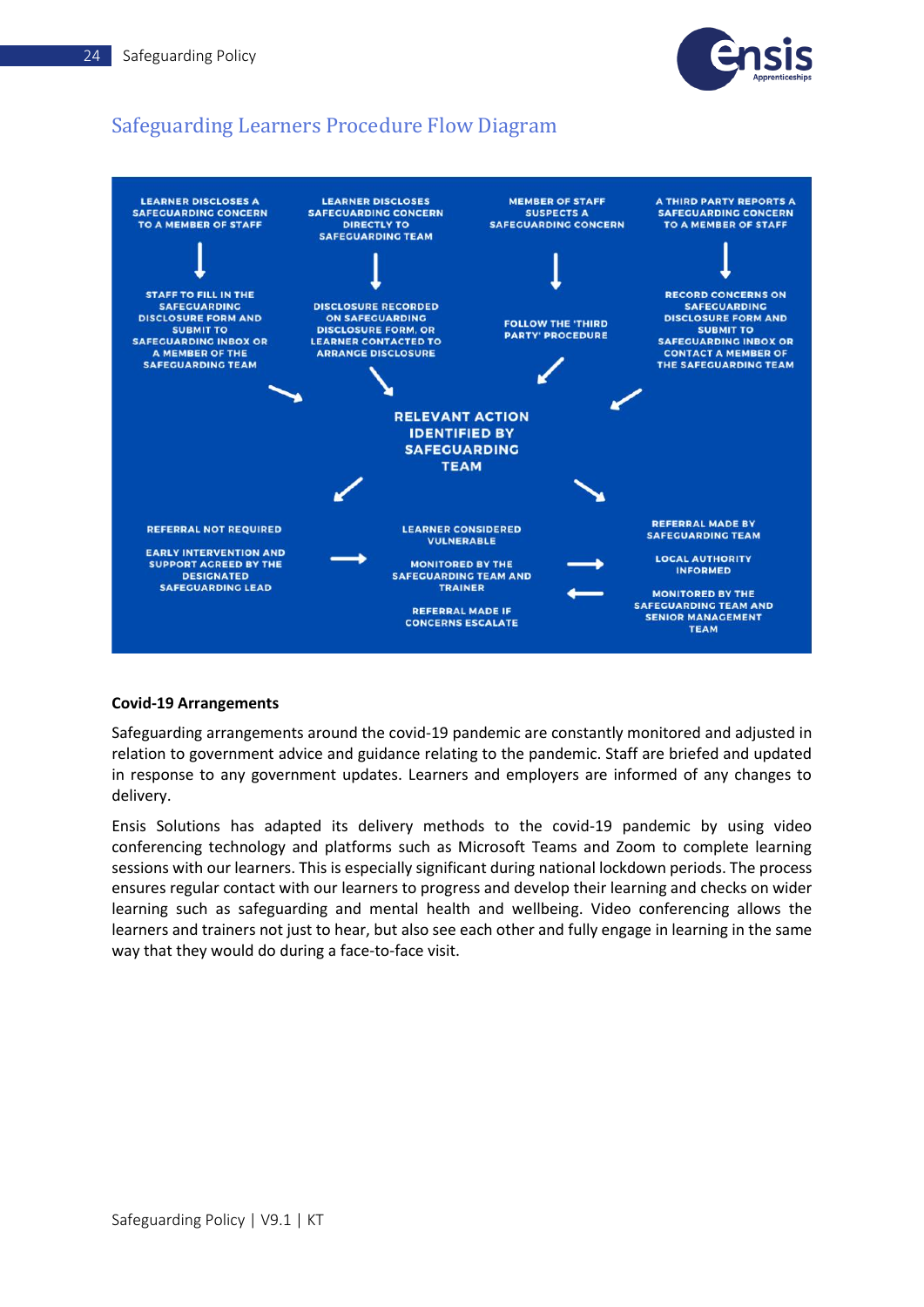

## <span id="page-25-0"></span>Safe Working Practices

### <span id="page-25-1"></span>Definitions

**Young person**: Anyone aged under 18.

**Vulnerable adult**: Anyone aged 18 or over in receipt of provision from a Social Care worker and/or assistance with certain types of:

- health care (including mental health care)
- financial management
- personal care
- general household matters
- conduct of own affairs

The above takes into account changes made to the 'Safeguarding Vulnerable Groups Act 2006' by the 'Protection of Freedoms Act 2012'. Ensis Solutions respects learners' right to privacy; we encourage learners (e.g., at initial interview) to declare information about external support that they receive and to seek internal support. We acknowledge however that certain individuals might not do so. Ensis Solutions thus recognises that it is not possible to identify definitively all the vulnerable adults within our 18+ cohort.

This guidance:

- Protects young people and vulnerable adults
- Allows staff to safeguard against malicious or misplaced abuse allegations
- Cannot cover all eventualities. Ensis staff must take responsibility for avoiding actions which would **lead any reasonable person to question their motives and intent**

## <span id="page-25-2"></span>Reporting Incidents/Concerns

<span id="page-25-3"></span>Always inform a Director from Ensis Solutions in the following situations:

- An **abuse disclosure** occurs, or you suspect/have evidence of abuse. In these cases, refer to sections 2 and 3 of this Ensis Safeguarding Documentation
- A learner seems very **distressed,** and you cannot identify why
- **First aid** is performed on a learner, or a learner is **restrained** in self-defence
- A learner is accidentally or deliberately **hurt** by a staff member/another learner
- A learner significantly **misunderstands or misinterprets** something that a staff member/another learner has said
- A learner/staff member is/appears to be **sexually aroused** by a learner/staff member

### <span id="page-25-4"></span>Photographing, Videoing and Filming

• **Written permission** must be obtained from learners (or, if under 18, their parent/carer) if photographs, videos, films etc are taken in the promotion of Ensis Solutions activities. Learners (or, if under 18, their parent/carer) should be comprehensively informed of how and why any images of them might/will be used.

Safeguarding Policy | V9.1 | KT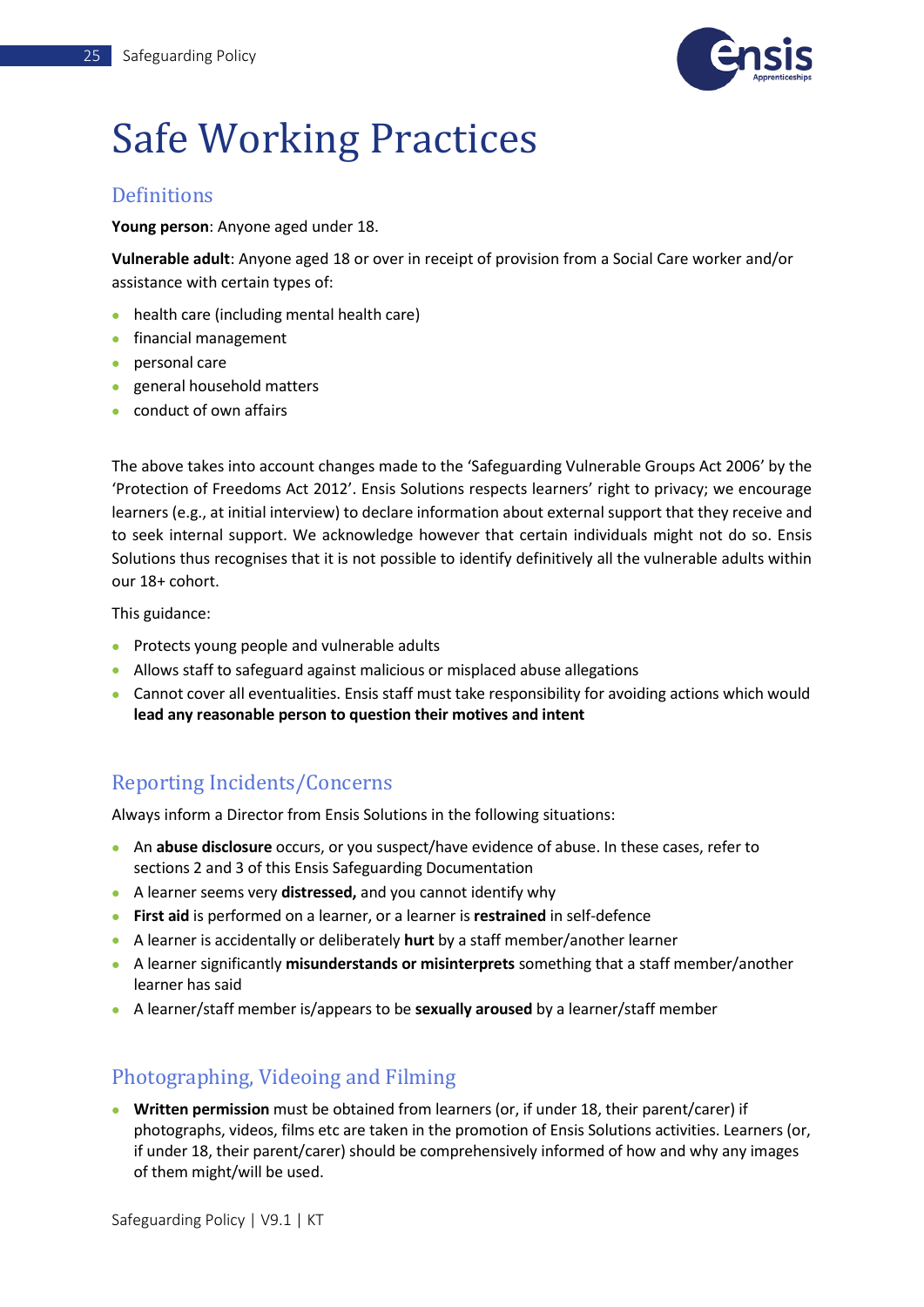

## <span id="page-26-0"></span>Working alone with a Young Person/Vulnerable Adult

If working one-to-one with a young person/vulnerable adult is necessary within your job role:

- Use an area **visible to colleagues** (e.g. within open view on a building site or via CCTV). Inform a colleague where/why you are there. If working in a room, ensure that there is a glass-fronted door and/or that you leave the door partially open.
- Never meet him/her in a **non-workplace setting**, unless this has been approved by a Senior Manager from Ensis Solutions.
- Plan ahead find out at which periods employer sites/training centres have a **decreased staff presence** (e.g. due to annual leave).

### <span id="page-26-1"></span>Young Persons/Vulnerable Adults working without Supervision

• Avoid allowing learners to **work unsupervised** where possible. If necessary, arrange contingency plans (e.g., ask colleagues to check learner safety at regular intervals, or supervise by CCTV).

### <span id="page-26-2"></span>Professional Boundaries with Learners

The following applies to current learners. Ensis Solutions cannot stipulate how staff should interact with previous learners. However, Ensis Solutions does advise keeping a professional distance from previous learners (especially from those who were under 18 whilst learners).

DO:

- DO tell your line manager if you have **personal relationships** with learners that existed prior to their applying to Ensis Solutions (e.g. your son/girlfriend/tennis partner).
- DO be alert to the possibility of a learner misinterpreting your words and actions because s/he is **romantically/sexually attracted** to you, is **emotionally dependent** on you, or views you as a **friend.**
- DO take advice if a learner seems to view you in a **romantic/sexual/emotionally dependent** way, or as a **friend.**
- DO treat learners consistently, to **avoid displaying favouritism**.
- DO **maintain appropriate dress** (e.g., ensure that your underwear is not visible, and cover your stomach, back and upper thighs).
- DO **challenge learners who dress inappropriately** (lack of safety clothing, outfit which displays inappropriate body parts such as excessive cleavage, offensive logo etc).
- DO confirm that every room is empty of learners with **a visual check** if locking up (a learner could be asleep, have headphones in, have a hearing impairment etc).

#### DO NOT:

- DO NOT **transport learners** in a vehicle (your own or otherwise) unless agreed by a Director of Ensis Solutions.
- DO NOT give your **personal mobile number or personal email address** to learners. If giving your ES phone number to learners, clarify that this is your work number.
- DO NOT give your **personal address** to learners.
- DO NOT engage with learners via **social media** (Facebook, Twitter etc) unless through an ES profile which has been approved.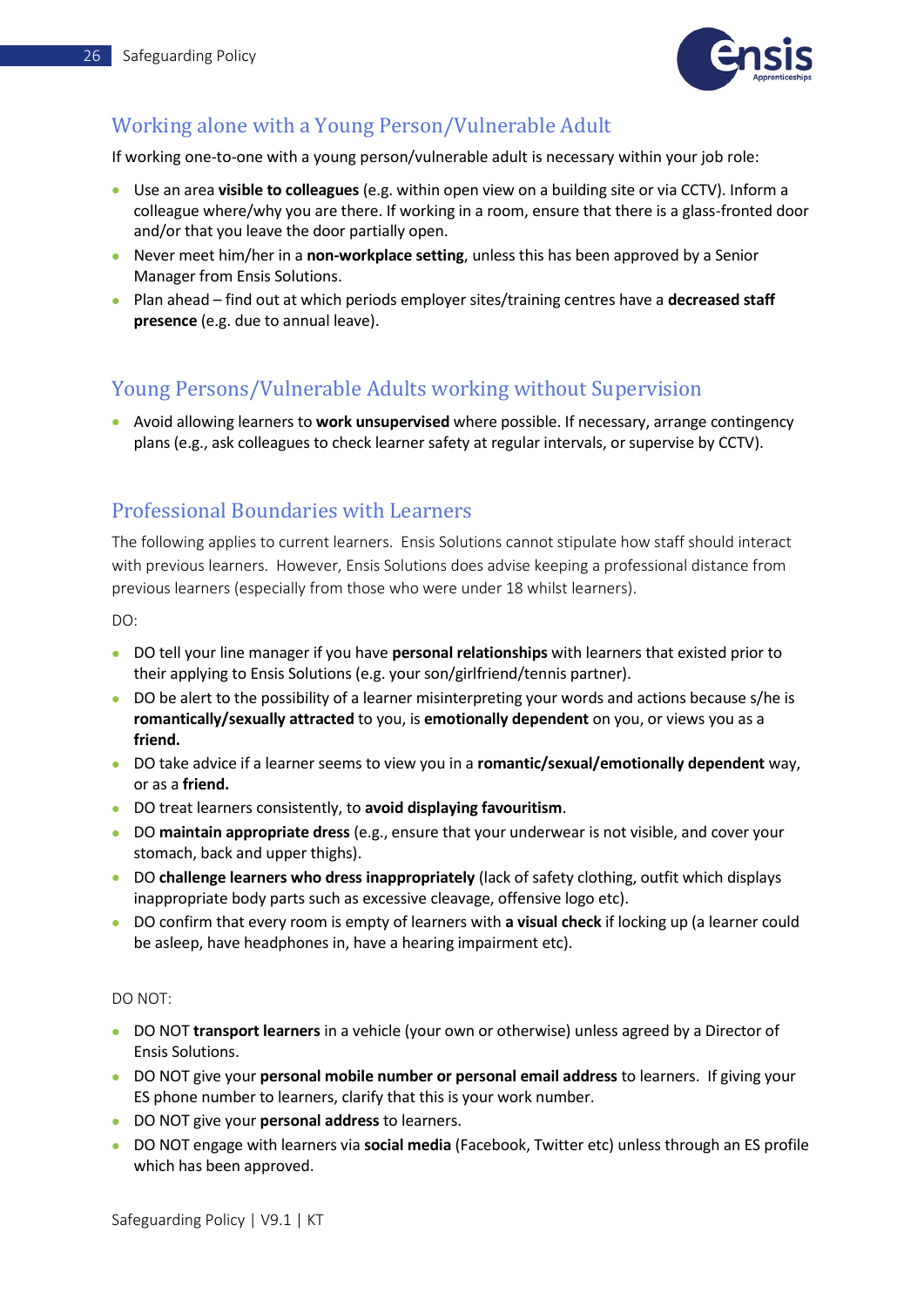

- DO NOT take part in **late night/weekend phone or email conversation** with learners as your actions could be misconstrued.
- DO NOT contact learners **outside the remit of your role** within the organisation.
- DO NOT initiate or pursue **friendships** or **romantic/sexual/emotionally dependent relationships** with learners.
- DO NOT have **physical contact** such as hugging or back-slapping with learners. Physical contact that can be appropriate in context includes handshaking, administering first aid, and acting in selfdefence.
- DO NOT condone learners touching anyone/themselves in **a sexual manner.**
- DO NOT do things of a **personal nature** for learners (e.g., accompanying them to buy clothing for an interview).
- DO NOT **lend** your own money to, or **borrow** from, learners. In an emergency, moneylending can be approved by a Director of Ensis Solutions.
- DO NOT accept **personal gifts** from learners.
- DO NOT give gifts to learners.
- DO NOT use **unprofessional language** in the presence of learners (e.g., homophobic terms or sexual swear words).
- DO NOT condone **learners' use of unprofessional language** (e.g., homophobic terms or sexual swear words).
- DO NOT condone illegal/dangerous activity (speeding, cannabis use etc) e.g., by failing to challenge learner conversations in which such activity seems accepted.
- DO NOT **deliberately socialise** with learners in any out-of-hours setting. If you unexpectedly see a learner during non-working hours (e.g., in the supermarket) maintain a civil professional relationship - for example do not go for a coffee together. Take guidance concerning pre-existing social arrangements with learners that you wish to continue, e.g., you both play for the same cricket team.
- DO NOT overlook the presence of any learners **aged under 18 in the same bar/pub/club as you**. Explain to them that this puts you in an uncomfortable position due to your duty of care. Encourage them to leave, explaining that you will need to notify the bar staff if they do not.
- DO NOT stay in a bar/pub/club where you unexpectedly meet learners aged 18+, where practical. This is in order to **protect yourself** (e.g., from photos of you being displayed via social media without your consent).
- DO NOT discuss **inappropriate/over-personal aspects of your life** with learners, e.g. 'I'm hungover today' or 'I'm upset that my girlfriend doesn't show me affection'.
- DO NOT **damage your reputation** as a professional working with young people. Think carefully about which lifestyle information you place in the public eye (e.g., via Facebook, magazine articles, TV documentaries etc). Be equally mindful of how friends, relatives etc portray you in the public eye.
- DO NOT condone non-constructive and negative comments made by learners **about a colleague**  (e.g., 'I hate her haircut').

#### *NB the following four safeguarding documents are to be read in conjunction with each other:*

- *1.* SAFEGUARDING POLICY STATEMENT
- *2.* GUIDANCE ON RESPONDING TO SUSPICION/EVIDENCE/DISCLOSURE OF ABUSE
- *3.* ABUSE DISCLOSURE FORM
- *4.* SAFE WORKING PRACTICES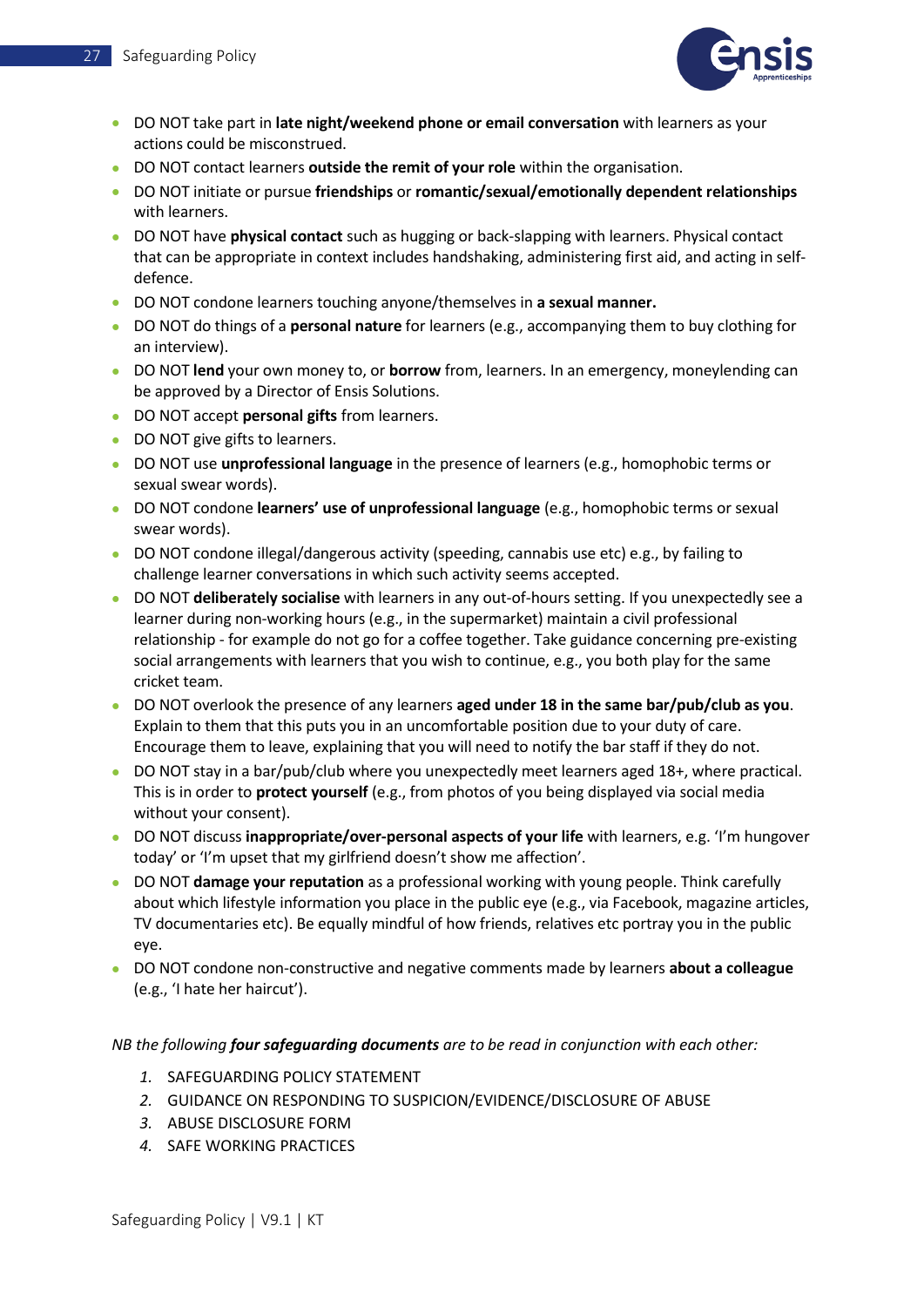

## <span id="page-28-0"></span>Further Information

### **National Society for the Prevention of Cruelty to Children (NSPCC)**

FGM Helpline 0800 028 3550

[fgmhelp@nspcc.org.uk](mailto:fgmhelp@nspcc.org.uk)

### **Home Office FGM Unit**

[FGMEnquiries@homeoffice.gsi.gov.uk](mailto:FGMEnquiries@homeoffice.gsi.gov.uk)

### **Metropolitan Police**

Child Abuse Investigation Command/Project Azure 020 7161 2888

### **Foundation for Women's Health**

Research & Development (FORWARD) www.forwarduk.org.uk 020 8960 4000

### **Childline**

www.childline.org.uk 0800 1111 (24 hr free helpline for children) If you are abroad and require help or advice, please call the Foreign and Commonwealth Office on +44 (0) 20 7008 1500.

Name: Stuart Crosby

Position: Director

Signature: S Crosby (signed electronically)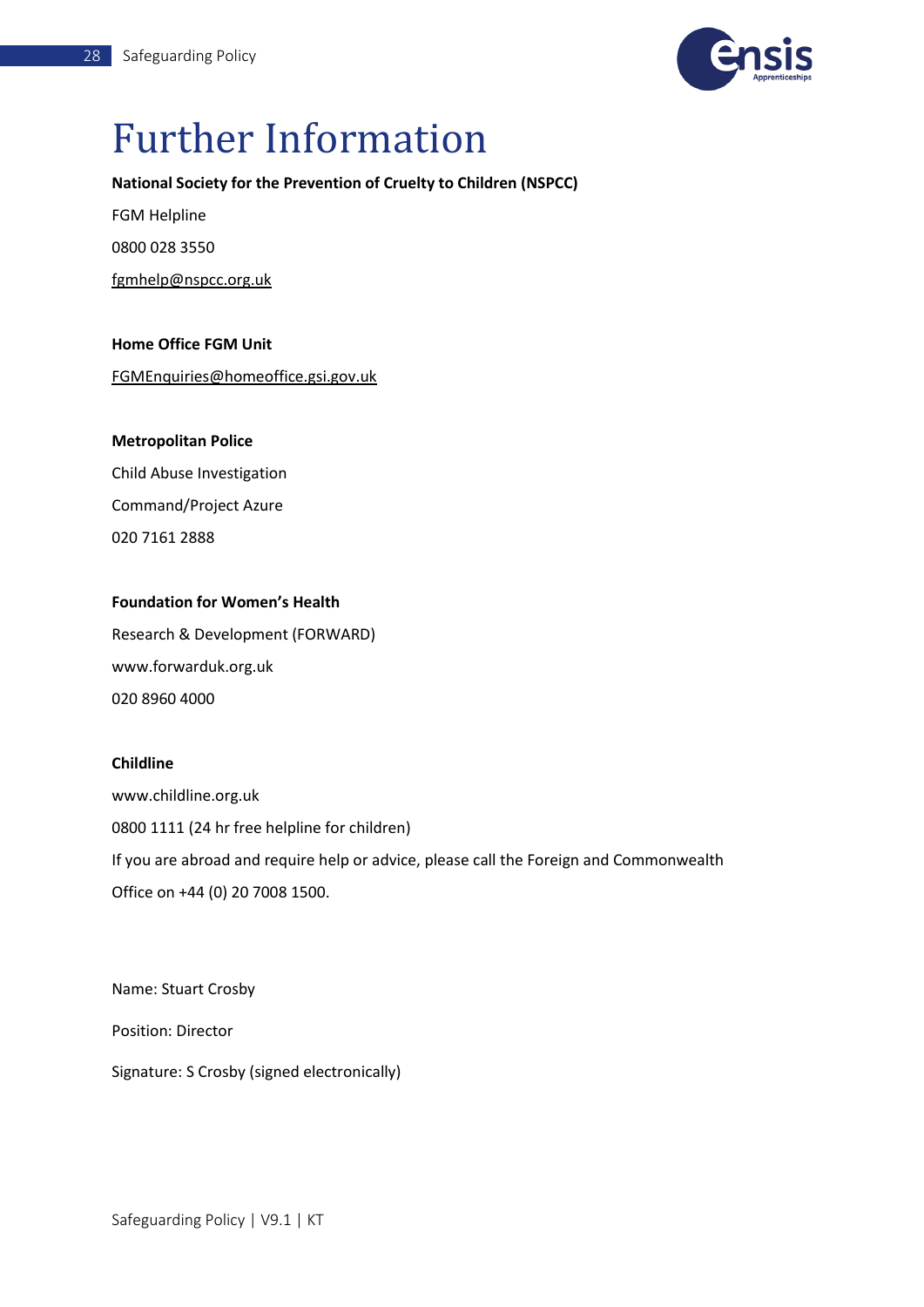

## <span id="page-29-0"></span>Ensis Abuse Disclosure Form

Complete in black pen after speaking to a Director from Ensis Solutions after completion, place in a sealed envelope marked 'confidential' lock envelope in drawer (that is secure and accessible by key)

| <b>Date of Disclosure:</b>                                  |                                   | <b>Time of Disclosure:</b> |  |
|-------------------------------------------------------------|-----------------------------------|----------------------------|--|
|                                                             |                                   |                            |  |
| <b>Location of Disclosure:</b>                              |                                   |                            |  |
|                                                             |                                   |                            |  |
|                                                             | Your Name (person reporting):     |                            |  |
|                                                             |                                   |                            |  |
|                                                             |                                   |                            |  |
|                                                             | Your job role (person reporting): |                            |  |
|                                                             |                                   |                            |  |
| Details of colleagues or additional persons present during  |                                   |                            |  |
|                                                             | the disclosure:                   |                            |  |
|                                                             |                                   |                            |  |
|                                                             |                                   |                            |  |
| <b>Your Signature:</b>                                      |                                   | <b>Date of Signature:</b>  |  |
|                                                             |                                   |                            |  |
|                                                             |                                   |                            |  |
| Signature of Witness if advised to sign by the Safeguarding |                                   |                            |  |
|                                                             | Lead:                             |                            |  |
|                                                             |                                   |                            |  |
|                                                             |                                   |                            |  |

|                                                                   | Name of person for the disclosure:                                                                    |                      |  |
|-------------------------------------------------------------------|-------------------------------------------------------------------------------------------------------|----------------------|--|
| Status of person for the disclosure (learner, sibling,<br>staff): |                                                                                                       |                      |  |
|                                                                   | <b>Employer or Cohort if relevant:</b>                                                                |                      |  |
| Date of Birth:                                                    |                                                                                                       | <b>Phone Number:</b> |  |
|                                                                   | <b>Email Address:</b>                                                                                 |                      |  |
|                                                                   | <b>Home Address:</b>                                                                                  |                      |  |
|                                                                   | Name/Contact Details/Relationship of Emergency<br><b>Contact:</b>                                     |                      |  |
|                                                                   | If different from alleged victims Name/Contact<br>Details/Relationship who made the abuse disclosure: |                      |  |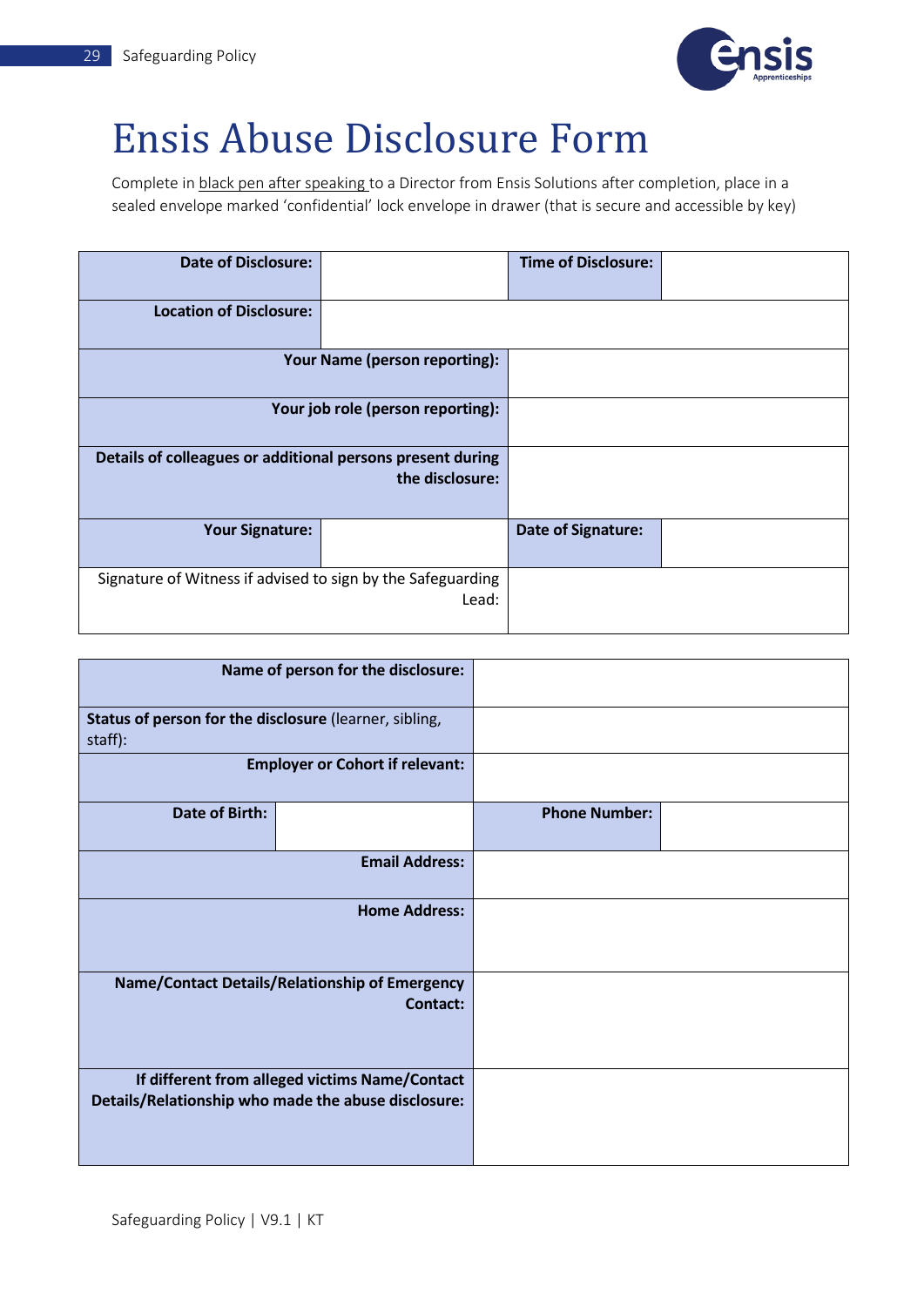

### ACCOUNT OF DISCLOSURE (CONTINUED OVERLEAF):

- state context of disclosure (e.g. learner review)
- where provided, give dates, times, names and locations
- if known, mention whether alleged victim lives with under-18s
- mention all details, even those which might seem irrelevant
- use complainant's own words, even if language is offensive or grammatically inaccurate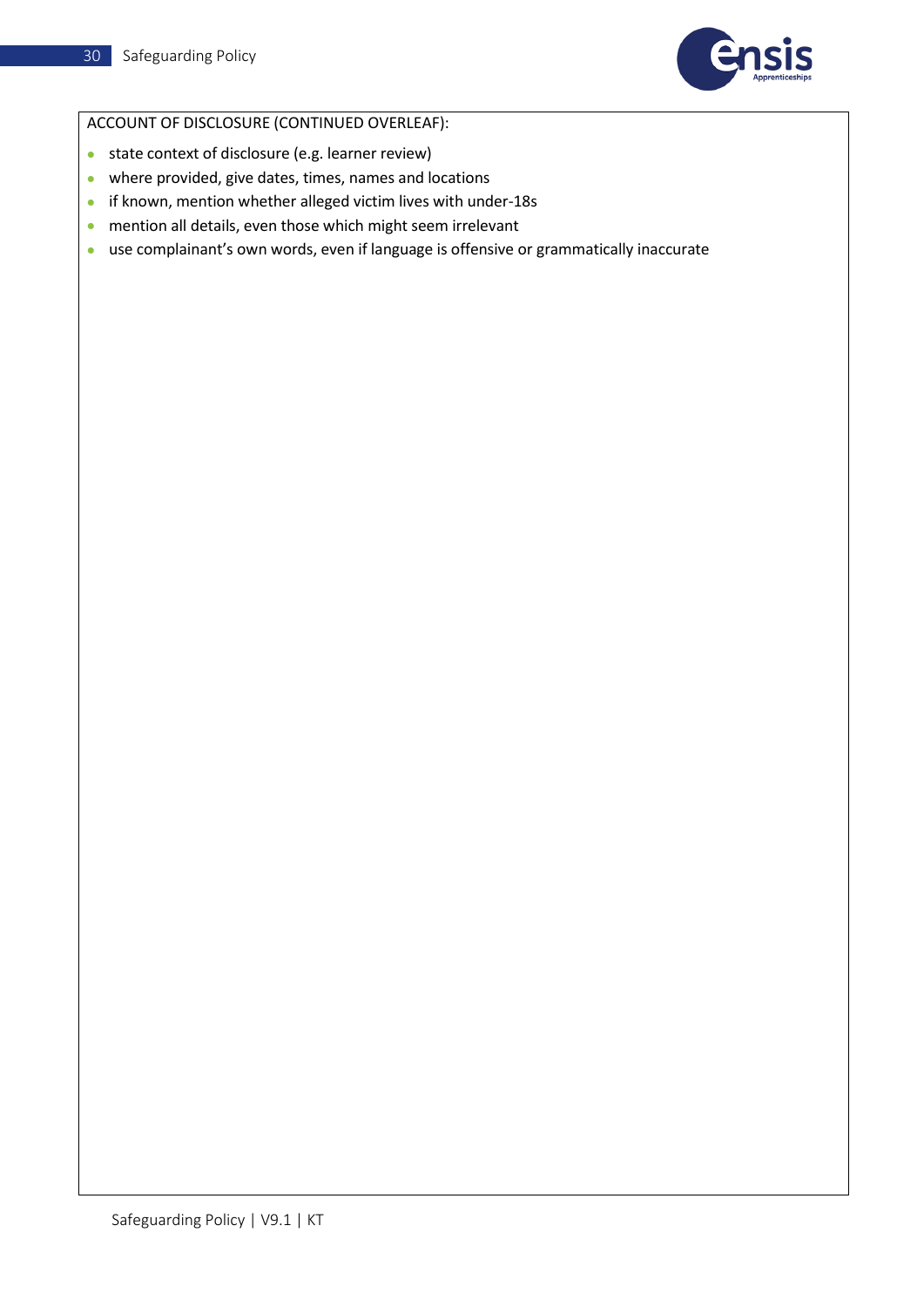

• account of disclosure CONTINUED. nb write 'N/A' IF EXTRA lines NOT USED.